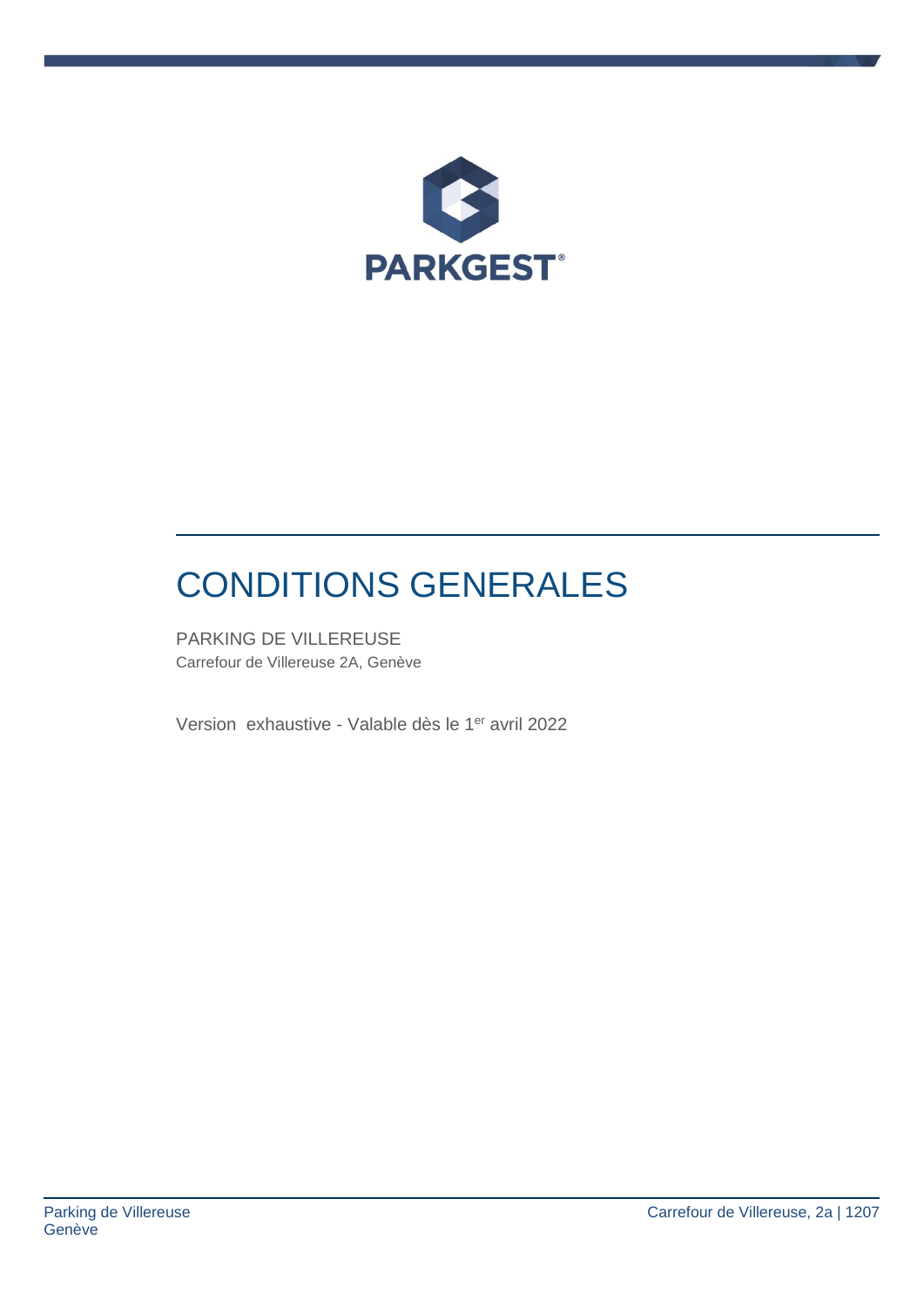# **TABLE DES MATIERES**

| 4. |                                                                                    |  |
|----|------------------------------------------------------------------------------------|--|
|    |                                                                                    |  |
|    |                                                                                    |  |
|    |                                                                                    |  |
|    |                                                                                    |  |
|    |                                                                                    |  |
|    |                                                                                    |  |
|    |                                                                                    |  |
|    | ARTICLE 20: STATIONNEMENT DES VÉHICULES À 3 OU 4 ROUES, ROADSTERS ET QUADS INCLUS9 |  |
|    |                                                                                    |  |
|    | ARTICLE 22: CASES RÉSERVÉES AU CHARGEMENT DE VÉHICULES À ÉNERGIE ÉLECTRIQUE 10     |  |
|    |                                                                                    |  |
|    |                                                                                    |  |
|    | ARTICLE 25: STATIONNEMENT LONGUE DURÉE (PÉRIODE SUPÉRIEURE À 30 JOURS)  10         |  |
|    |                                                                                    |  |
|    |                                                                                    |  |
|    |                                                                                    |  |
|    |                                                                                    |  |
|    |                                                                                    |  |
|    |                                                                                    |  |
|    |                                                                                    |  |
|    |                                                                                    |  |
|    |                                                                                    |  |
|    |                                                                                    |  |
|    |                                                                                    |  |
|    |                                                                                    |  |
|    |                                                                                    |  |
|    |                                                                                    |  |
|    |                                                                                    |  |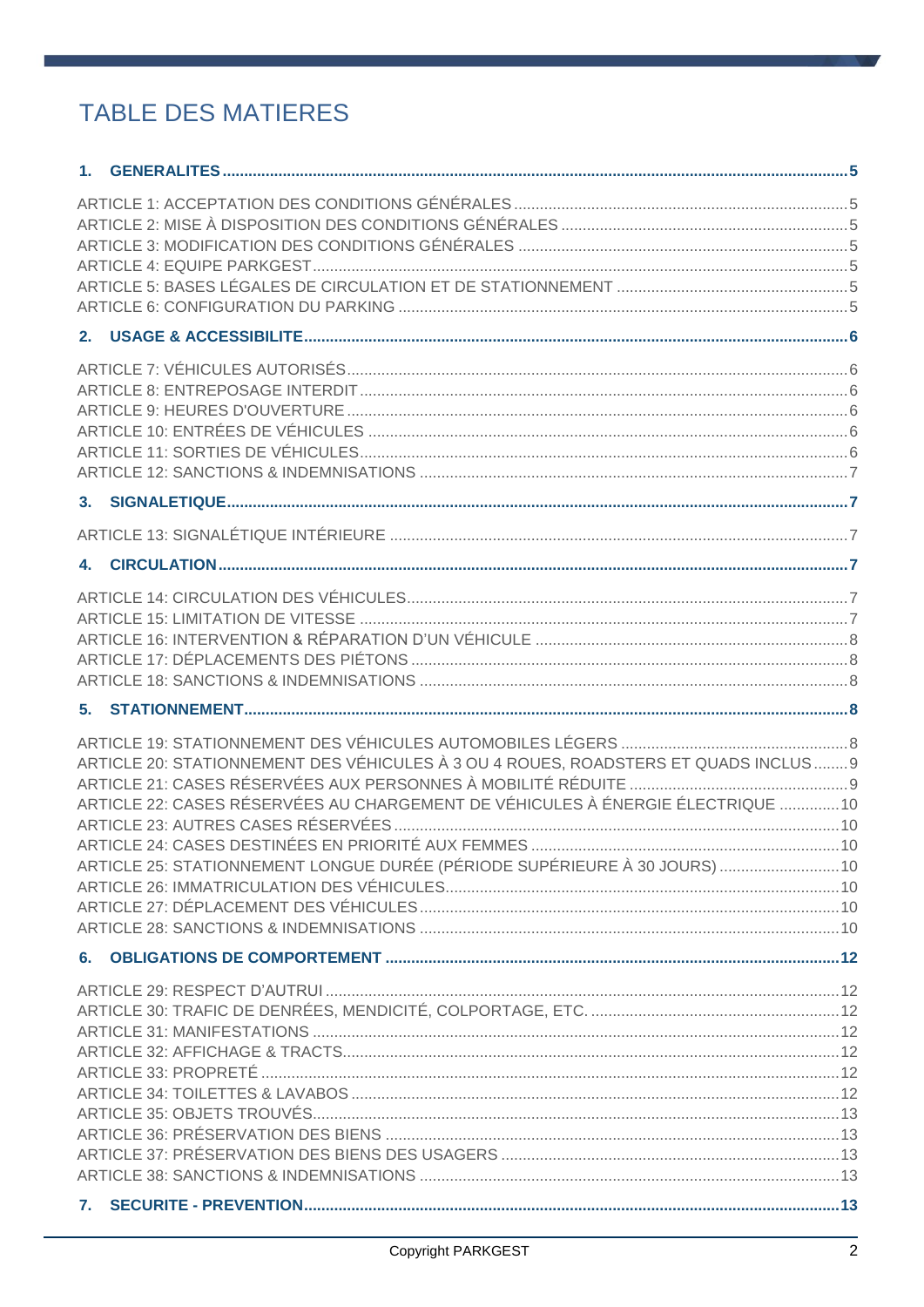| ARTICLE 62: ATTRIBUTION DU DROIT D'ACCÈS PERMANENT À UNE PERSONNE MORALE  18  |  |
|-------------------------------------------------------------------------------|--|
| ARTICLE 63: ATTRIBUTION DU DROIT D'ACCÈS PERMANENT À UNE PERSONNE PHYSIQUE 19 |  |
|                                                                               |  |
|                                                                               |  |
| ARTICLE 66: ACCÈS PERMANENT SUR UN CRÉNEAU HORAIRE NOCTURNE LIMITÉ 19         |  |
|                                                                               |  |
|                                                                               |  |
|                                                                               |  |
|                                                                               |  |
|                                                                               |  |
|                                                                               |  |
|                                                                               |  |
|                                                                               |  |
|                                                                               |  |
|                                                                               |  |
|                                                                               |  |
|                                                                               |  |
|                                                                               |  |
|                                                                               |  |
|                                                                               |  |
|                                                                               |  |
|                                                                               |  |
|                                                                               |  |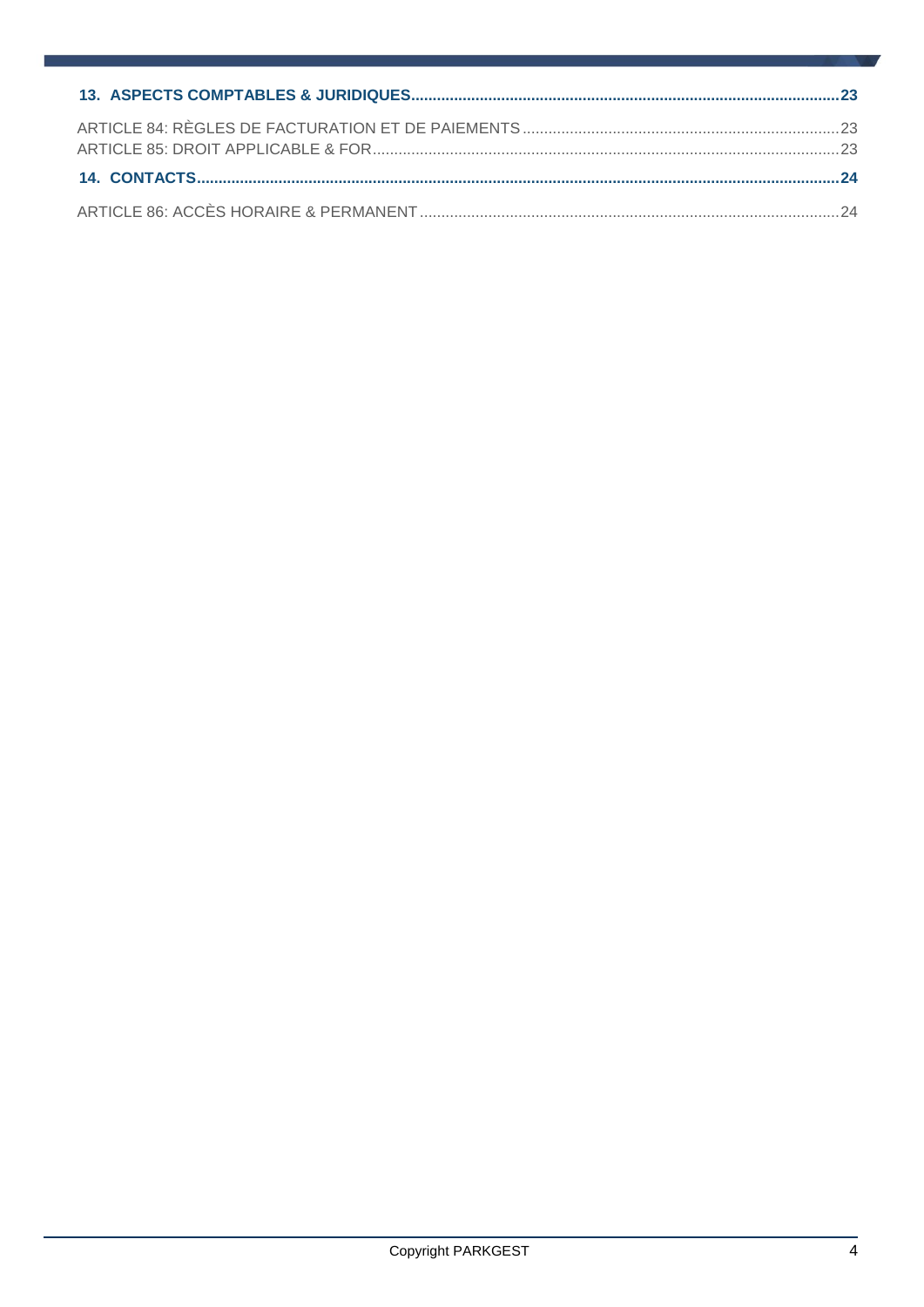

# **1. GENERALITES**

# ARTICLE 1: ACCEPTATION DES CONDITIONS GÉNÉRALES

Toute demande de stationnement, matérialisée par le fait de faire pénétrer un véhicule dans le Parking de Villereuse (dit le Parking), y compris ses trois sous-parkings, implique l'acceptation, sans restriction ni réserve, des présentes conditions générales. L'accès au Parking par un piéton a le même effet.

# ARTICLE 2: MISE À DISPOSITION DES CONDITIONS GÉNÉRALES

Les présentes conditions générales sont disponibles au centre de contrôle et au service commercial (cf. article 82), et consultables sous [www.parkgest.ch.](http://www.parkgest.ch/)

Une version simplifiée est affichée à la salle de contrôle, située au niveau -2.

# ARTICLE 3: MODIFICATION DES CONDITIONS GÉNÉRALES

Toute modification des présentes conditions générales entre en vigueur dès la mise à disposition de la nouvelle version du présent document au centre de contrôle ou au service commercial, ainsi que sous [www.parkgest.ch.](http://www.parkgest.ch/)

#### ARTICLE 4: EQUIPE PARKGEST

Les usagers doivent respecter en tout temps les consignes et les instructions du personnel du Parking qui prévalent sur les règles générales et la signalétique. Par usagers, il faut comprendre le client conducteur et les passagers d'un véhicule.

Ce personnel peut être présent sur place ou être localisé dans le centre de contrôle de PARKGEST, situé au parking du Pont du Mont-Blanc. Il est atteignable au moyen des interphones disposés dans les bornes d'entrées, de sorties et aux caisses automatiques ainsi qu'au numéro de téléphone : +41 (0)22 316 08 51.

Le service commercial peut être contacté via le numéro de téléphone +41 (0)22 316 08 81 ou l'adresse courriel [parkingdevillereuse@parkgest.ch.](mailto:parkingdevillereuse@parkgest.ch)

De plus amples informations sont disponibles au chapitre 14.

#### ARTICLE 5: BASES LÉGALES DE CIRCULATION ET DE STATIONNEMENT

La circulation et le stationnement dans le Parking sont régis par la Loi sur la circulation routière (LCR du 19 décembre 1958 ; RS 741.01), ainsi que par ses ordonnances et ses dispositions d'application et par la législation cantonale.

Les voies d'accès, de circulation intérieure et les cases de stationnement du Parking destinées aux usagers sont assimilables au « domaine public ».

#### ARTICLE 6: CONFIGURATION DU PARKING

Le Parking est composé d'un ouvrage intérieur sur six niveaux comportant 438 cases de stationnement, dont 4 cases pour personnes à mobilité réduite, 4 cases pour le chargement de véhicules à alimentation électriques, 6 cases destinées aux femmes à partir de 18h00 et 12 cases dédiées au réseau de partage « Mobility ». Le parking est également composé de 3 sous-parkings respectivement de 17 places (niveau -4), 29 places dont 4 boxes (niveau -4) et 29 places (niveau - 5).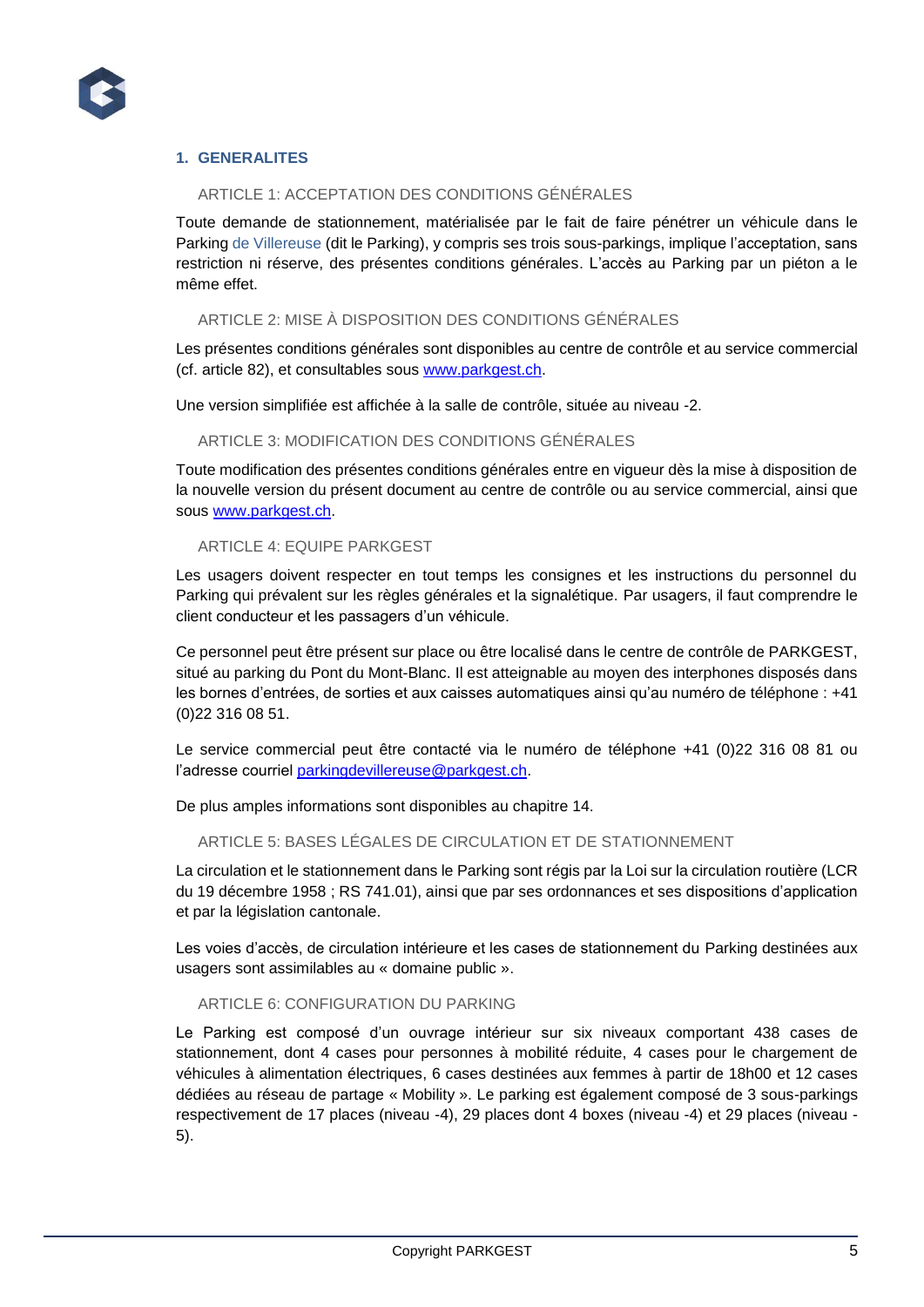

# **2. USAGE & ACCESSIBILITE**

# ARTICLE 7: VÉHICULES AUTORISÉS

Le Parking est un espace privé, non-fumeur, qui ouvre ses portes au public. Il est exclusivement destiné au stationnement payant de véhicules automobiles légers (max. 3.5T) y accédant muni d'un ticket horaire (cf. chapitre 9) ou d'une carte d'accès permanent (cf. chapitre 10). Le véhicule doit être en bon état de fonctionnement, à énergie électrique ou à carburants essence ou diesel, et d'une hauteur maximale, incluant toute adjonction (p.ex. coffre de toit, vélos, antennes), de 1.95 mètre.

Les véhicules à 3 ou 4 roues, roadsters et quads inclus, sont autorisés.

Est strictement interdit l'usage de :

- Véhicules à 2 roues, motorisés ou non (sauf autorisation expresse) ;
- Véhicules ne fonctionnant ni à l'énergie électrique, ni à carburants essence ou diesel, notamment au gaz propane liquide (GPL), au gaz naturel, au gaz butane ou à l'hydrogène ;
- Véhicules tractés remorques en tout genre, caravanes incluses (sauf autorisation expresse) ;
- Gyropodes, trottinettes, rollers et planches à roulettes.

#### ARTICLE 8: ENTREPOSAGE INTERDIT

Il est strictement interdit d'entreposer sur les cases et dans les boxes destinées aux véhicules automobiles légers et aux 2-roues motorisés tous autres moyens de locomotion, équipements ou accessoires de véhicules en particulier des pneumatiques, attaches-vélos, sièges enfants ou liquides d'entretien, et tous types de biens personnels (p. ex. meubles, étagères).

#### ARTICLE 9: HEURES D'OUVERTURE

Le Parking est ouvert sans interruption, 24 heures sur 24, tous les jours, dimanches et jours fériés compris, sauf lors de manifestations publiques ou en cas de force majeure.

#### ARTICLE 10: ENTRÉES DE VÉHICULES

L'entrée du Parking est de type automatique. Elle peut être autorisée par :

- La distribution au client d'un ticket de stationnement horodaté à la borne d'entrée au passage du véhicule ;
- L'insertion de la carte prépayée, de la carte d'accès permanent à durée déterminée ou l'application de la carte d'accès permanent nocturne sur la borne d'entrée au passage du véhicule ;
- L'application sur la borne d'entrée de la carte d'accès permanent au passage du véhicule.

L'exécution d'une de ces opérations déclenche alors l'ouverture de la barrière.

L'entrée dans le Parking ne peut pas être provoquée par l'insertion d'une carte de crédit dans la borne d'entrée au passage du véhicule.

En cas de nécessité, les tickets peuvent exceptionnellement être remis manuellement aux clients.

#### ARTICLE 11: SORTIES DE VÉHICULES

La sortie du Parking est de type automatique. Elle peut être autorisée par :

 L'insertion dans la borne de sortie du ticket de stationnement horodaté, après paiement aux caisses automatiques ou manuelles. Après introduction, le ticket sera absorbé par la borne de sortie ;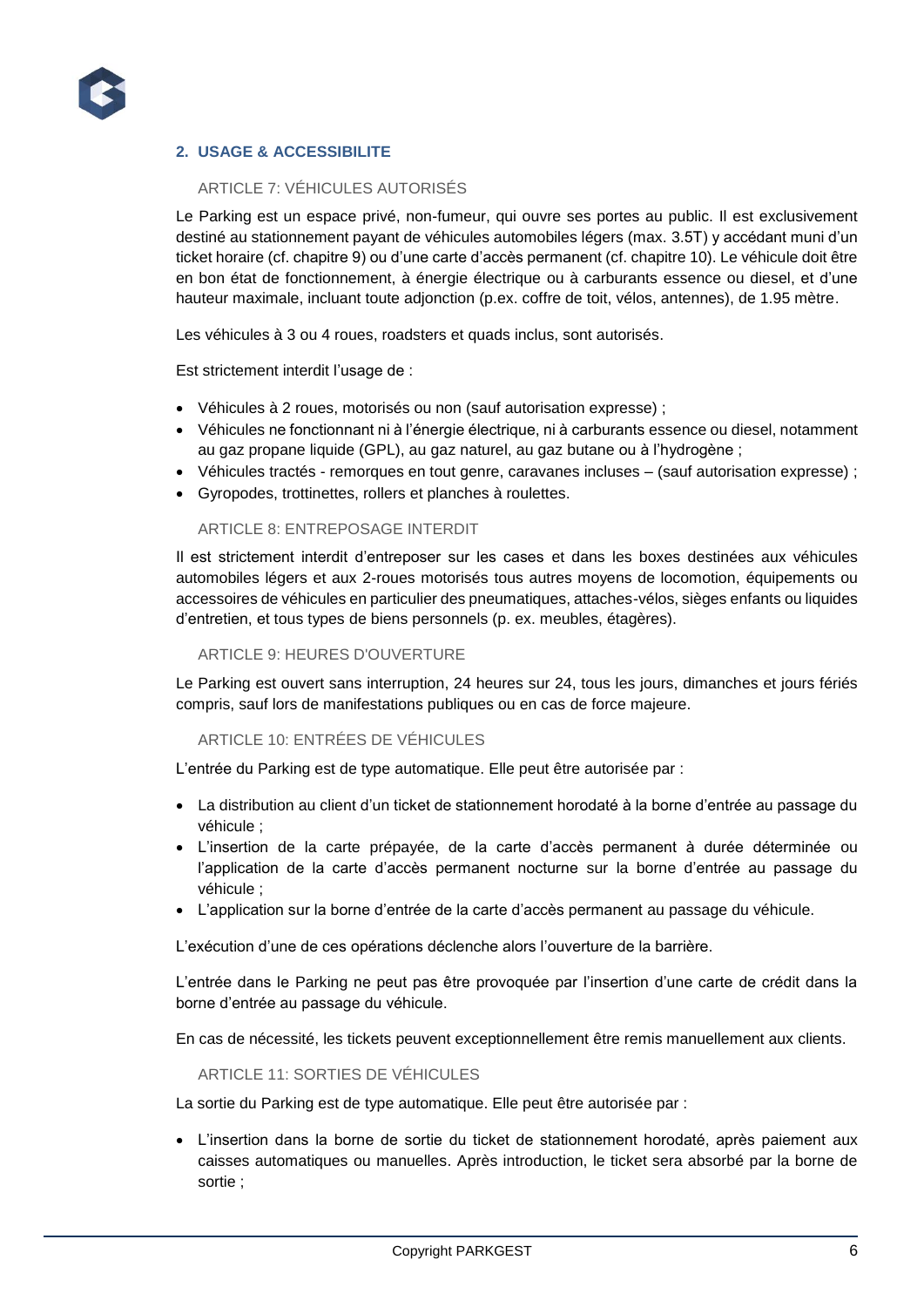

- L'insertion de la carte prépayée après validation du paiement dans les caisses automatiques, ou l'application sur la borne de sortie de la carte d'accès permanent à durée déterminée ou de la carte d'accès permanent nocturne ;
- L'application sur la borne de sortie de la carte d'accès permanent au passage du véhicule.

# ARTICLE 12: SANCTIONS & INDEMNISATIONS

En cas d'usage interdit ou contraire aux clauses contractuelles d'un ou plusieurs véhicules dans le Parking ou d'obtention indue d'une prestation liée au parking pour un ou plusieurs véhicules, la société se réserve le droit, en fonction du type de véhicule-d'immobiliser celui-ci ou ceux-ci à l'aide d'un sabot ou de le faire évacuer aux frais du détenteur ou du conducteur. En outre, la société facturera au contrevenant, en sus du prix du stationnement, un émolument forfaitaire de CHF 30,- pour le travail généré.

En cas de dépôt d'objets prohibés sur une case de stationnement, la société sera autorisée après sommation à faire évacuer les objets et entreposer au frais du locataire.

En cas de toute sortie de véhicule sans paiement du montant dû, la société facturera au contrevenant, en sus du prix du stationnement, le paiement des coûts engendrés mais également tout dommage qu'elle pourrait avoir encouru de son fait. Elle se réserve le droit de porter plainte pénale (obtention frauduleuse de prestations, voire dommage à la propriété).

En cas de violation grave ou d'infractions répétées des règles mentionnées dans le chapitre cidessus, la société se réserve le droit de prononcer immédiatement à son encontre une interdiction d'accès au Parking d'une durée maximum de 3 ans. En cas de violation de cette interdiction, la société pourra déposer plainte pénale pour violation de domicile.

# **3. SIGNALETIQUE**

# ARTICLE 13: SIGNALÉTIQUE INTÉRIEURE

En complément aux bases légales (cf. article 5), les usagers doivent se conformer à la signalétique spécifique, fixe ou temporaire, mise en place par l'exploitant.

# **4. CIRCULATION**

# ARTICLE 14: CIRCULATION DES VÉHICULES

Les clients doivent notamment :

- Conserver en permanence la maîtrise de leur véhicule ;
- Allumer les feux de croisement de leur véhicule lorsqu'ils circulent dans le Parking ;
- Suivre les voies de circulation ;
- Respecter les sens de circulation ;
- Ne pas rebrousser chemin ;
- Ne pas démarrer ou freiner en laissant des marques de pneus ;
- Ne pas manœuvrer avec les portes papillons ou le hayon du coffre ouverts (risque d'endommagement p. ex. des chemins de câbles ou des sprinklers) ;
- Arrêter leur moteur en cas d'attente prolongée.

# ARTICLE 15: LIMITATION DE VITESSE

La vitesse est limitée à 10 km/h non seulement dans l'ensemble du Parking mais également dans les rampes d'accès. Au vu du nombre de véhicules en cours de stationnement, et de déplacement de piétons, il est impératif de circuler prudemment et lentement.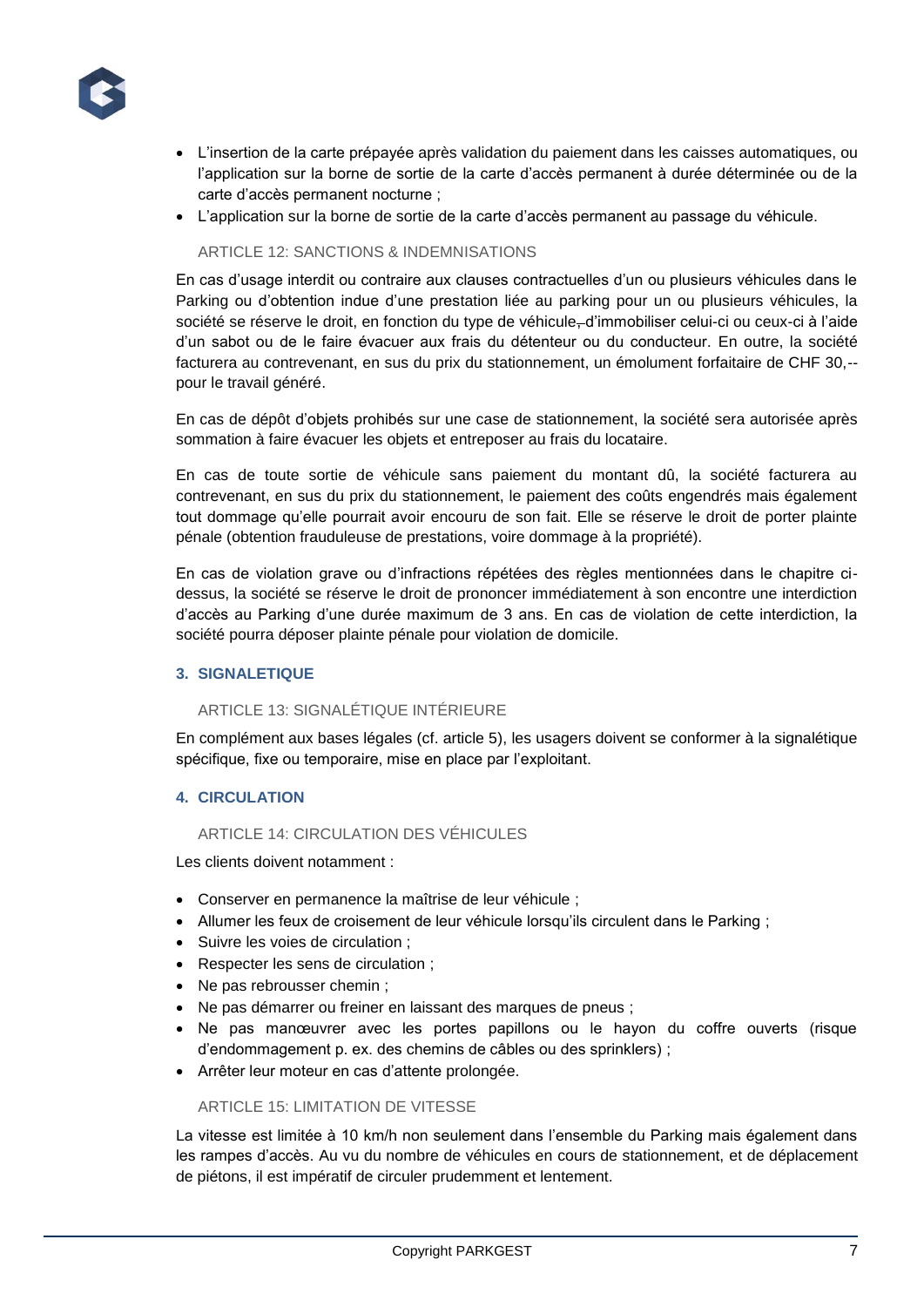

# ARTICLE 16: INTERVENTION & RÉPARATION D'UN VÉHICULE

En cas de dysfonctionnement d'un véhicule nécessitant une intervention, il convient d'aviser le centre de contrôle afin d'obtenir une assistance pour sécuriser la zone (p.ex. changement d'un pneu crevé) et/ou si nécessaire organiser l'intervention d'un véhicule de dépannage.

En cas de panne de batterie, le centre de contrôle met gracieusement à la disposition du client un booster que celui-ci peut connecter à son propre véhicule sous son entière responsabilité. Le personnel du Parking n'est pas autorisé à connecter ledit booster au véhicule du client.

# ARTICLE 17: DÉPLACEMENTS DES PIÉTONS

Les piétons doivent se déplacer en utilisant impérativement les cheminements jaunes marqués au sol à cet effet.

Il est notamment interdit de :

- Traverser les cases de stationnement ;
- Traverser les rampes véhicules desservant les différents étages ;
- Utiliser des gyropodes, des trottinettes, des rollers ou des planches à roulettes.

Les piétons doivent obligatoirement sortir du Parking et revenir dans le Parking via les entrées/sorties piétons. Il est strictement interdit d'accéder ou de sortir du Parking via les rampes d'entrées/sorties véhicules sans être dans un véhicule. Il est également interdit de sortir du Parking par les sorties de secours lorsque leur utilisation n'est pas nécessaire.

Les animaux doivent être tenus en laisse et ne pas provoquer la gêne des usagers.

La société décline toute responsabilité en cas d'accident.

# ARTICLE 18: SANCTIONS & INDEMNISATIONS

En cas de violation ou d'infraction des règles de circulation mentionnées dans le chapitre ci-dessus, la société facturera au contrevenant, en sus du prix du stationnement, le paiement des coûts engendrés.

La société facturera en outre tout dommage additionnel qu'elle pourrait avoir encouru du fait du client. Elle se réserve le droit de porter plainte pénale (dommage à la propriété).

En cas de violation grave ou d'infractions répétées des règles mentionnées dans le chapitre cidessus, la société se réserve le droit de dénoncer le contrevenant à l'autorité compétente, ou/et de dénoncer le droit d'accès permanent (si abonné) ou/et de prononcer immédiatement à son encontre une interdiction d'accès au Parking d'une durée maximum de 3 ans. En cas de violation de cette interdiction, la société pourra déposer plainte pénale pour violation de domicile.

# **5. STATIONNEMENT**

# ARTICLE 19: STATIONNEMENT DES VÉHICULES AUTOMOBILES LÉGERS

Les véhicules automobiles doivent être stationnés correctement sur l'une des cases prévues à cet effet et tracées au sol, un seul véhicule étant autorisé par case.

Il est notamment interdit de stationner :

- Hors d'une et une seule case ;
- Dans les voies de circulation véhicules ;
- Sur les rampes d'accès ou de sortie véhicules ;
- Sur les cheminements destinés aux piétons ;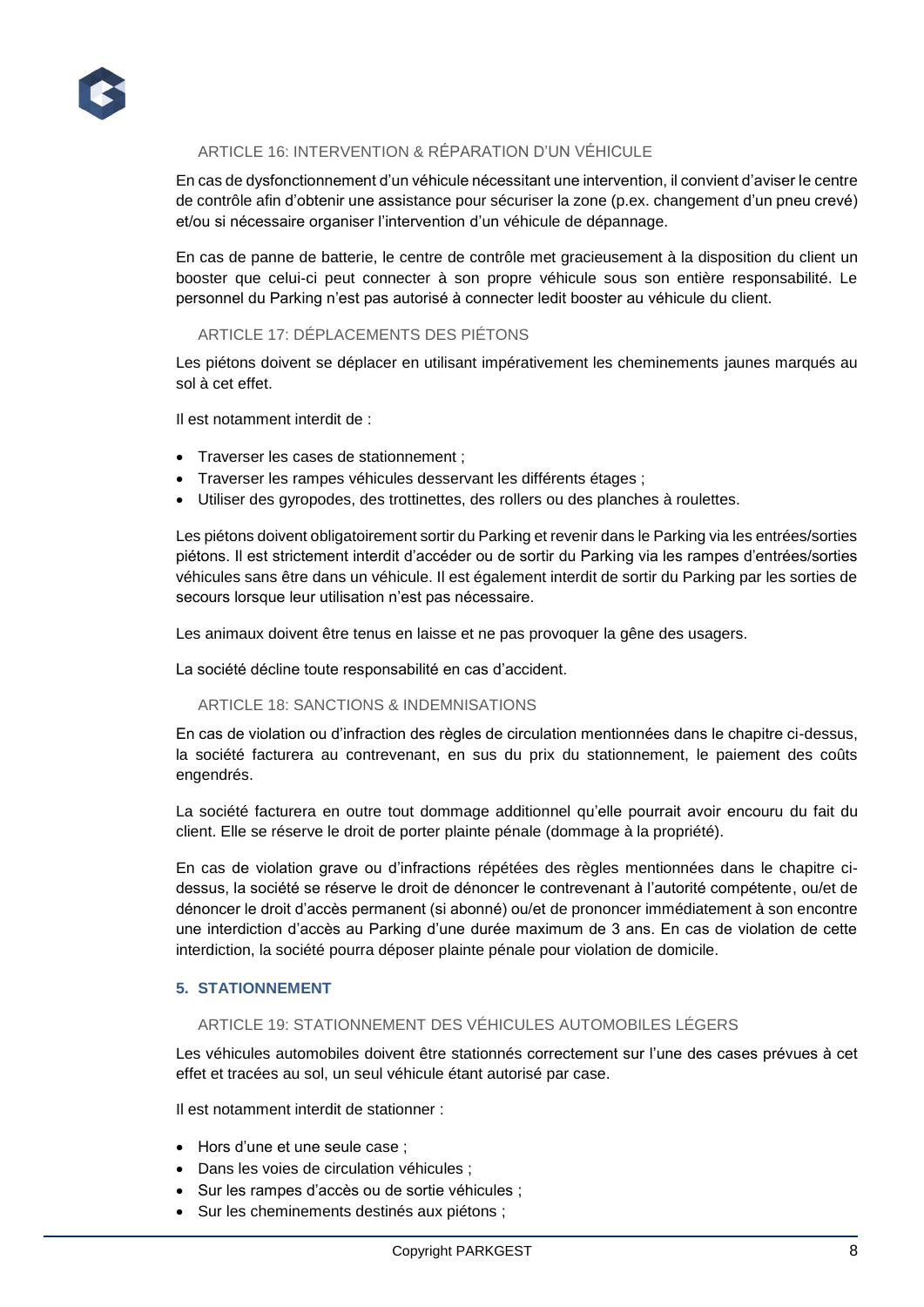

- Devant les portes des sorties de secours ;
- Devant les portes des locaux techniques.

Avant de sortir du Parking à pied, les usagers doivent notamment :

- Positionner le véhicule au centre de la case avec les roues droites :
- Si boîte automatique, positionner le levier de vitesse sur la position « Parking » ;
- Si boîte mécanique, enclencher une vitesse ;
- Enclencher le frein à main :
- Couper le moteur ;
- Retirer la clé de contact ;
- Verrouiller les portes, les vitres et le coffre ;
- Quitter les locaux de parcage sitôt après avoir stationné leur véhicule.

Il est notamment interdit aux usagers et à toute autre personne :

- De toucher le matériel d'entretien et de sécurité du Parking ;
- D'utiliser les prises électriques ou de se brancher sur le réseau électrique ;
- De laver un véhicule ;
- D'effectuer des travaux de n'importe quelle nature sur les véhicules à l'intérieur du Parking ;
- D'entreposer dans le Parking des carburants et objets inflammables de tous genres ;
- De garer des véhicules dont les équipements mécaniques, électriques ou hydrauliques (p.ex. moteur, réservoirs, radiateur, carters, batteries) sont défectueux ;
- De se garer en marche arrière (échappement sur les murs, risques de chocs) ;
- De déposer dans le Parking, sauf dans les poubelles prévues à cet effet, tout objet, déchet ou autre matière susceptible de nuire à la propreté et à l'ordre du Parking ;
- De tester des moteurs ou de les laisser tourner en particulier pour les besoins des systèmes de chauffage ou de climatisation (danger d'émanation) ;
- De laisser enfant ou toute personne dépendante ou animal dans le véhicule.

Lors du maniement de portes papillons, du hayon du coffre du véhicule ou de toute adjonction (p.ex. coffre de toit, vélos, antennes), l'usager se doit de prendre en considération la hauteur effectivement disponible.

Il est par ailleurs fortement déconseillé de déposer de manière visible des objets dans le véhicule.

En cas de nécessité, la société se réserve le droit de prendre les mesures qu'elle jugera appropriées ce aux risques et frais de l'usager.

# ARTICLE 20: STATIONNEMENT DES VÉHICULES À 3 OU 4 ROUES, ROADSTERS ET QUADS INCLUS

Les véhicules à 3 ou 4 roues, roadsters et quads inclus, sont autorisés. Ils doivent être parqués sur les cases véhicules, à raison d'un véhicule par case.

# ARTICLE 21: CASES RÉSERVÉES AUX PERSONNES À MOBILITÉ RÉDUITE

Le Parking est pourvu de 4 cases larges réservées aux personnes à mobilité réduite disposant d'une autorisation officielle. Elles sont situées au deuxième et quatrième niveaux, face aux ascenseurs. Il est strictement interdit de stationner sans le signe distinctif ad hoc qui doit être déposé de manière bien visible derrière le pare-brise. Ce signe est intransmissible et doit obligatoirement concerner le conducteur ou un passager du véhicule.

Un signe distinctif temporaire peut être obtenu auprès du centre de contrôle sur la base d'un certificat médical.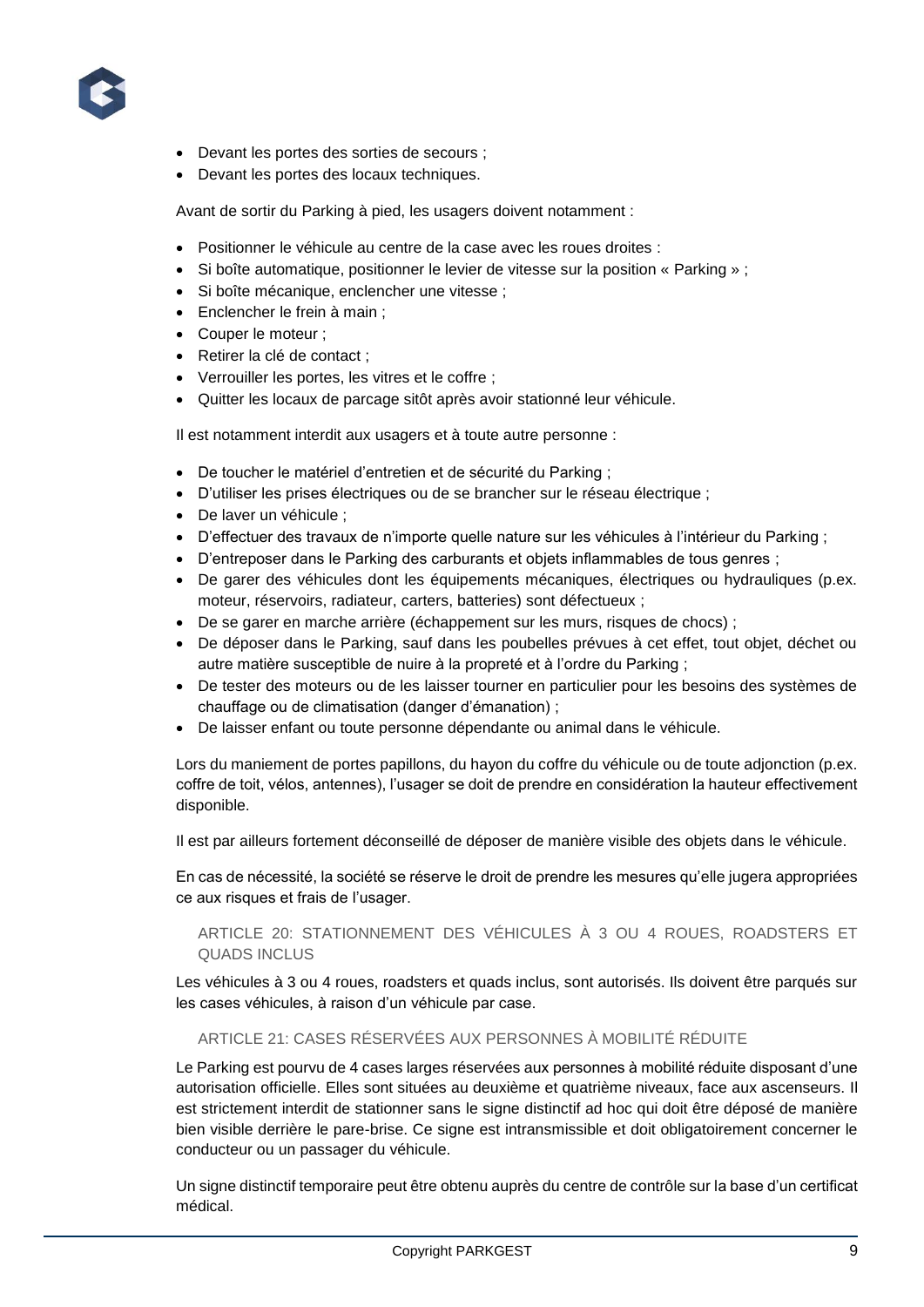

Ces cases réservées sont contrôlées par un système de vidéosurveillance spécifique.

ARTICLE 22: CASES RÉSERVÉES AU CHARGEMENT DE VÉHICULES À ÉNERGIE ÉLECTRIQUE

Le Parking est pourvu de 4 cases strictement réservées au chargement des batteries de véhicules à énergie électrique. La durée de stationnement sur ces places est limitée à 6 heures entre 07:00 et 19:00. Elles sont situées au troisième niveau.

Ces cases sont contrôlées par un système de vidéosurveillance spécifique.

# ARTICLE 23: AUTRES CASES RÉSERVÉES

Les autres cases réservées doivent faire l'objet d'une utilisation strictement conforme à la signalétique qui leur est attribuée.

# ARTICLE 24: CASES DESTINÉES EN PRIORITÉ AUX FEMMES

Le Parking est pourvu de 6 cases destinées en priorité aux femmes souhaitant se garer après 18h00. Elles sont situées au deuxième niveau.

Les cases destinées en priorité aux femmes sont contrôlées par un système de vidéosurveillance spécifique. Des déclencheurs manuels d'alarme (boutons poussoirs), reliés au centre de contrôle, sont installés sur les murs et le pilier situé entre les cases.

#### ARTICLE 25: STATIONNEMENT LONGUE DURÉE (PÉRIODE SUPÉRIEURE À 30 JOURS)

Pour des questions de sécurité, tout stationnement longue durée du véhicule d'un client utilisant un ticket horaire ou une carte d'accès permanent, doit être annoncé au centre de contrôle ou au service commercial à l'arrivée.

#### ARTICLE 26: IMMATRICULATION DES VÉHICULES

Le parcage d'un véhicule démuni de plaques d'immatriculation peut être autorisé de manière expresse par la Direction du Parking moyennant une demande préalable au service commercial et la remise par le client d'une attestation d'assurance responsabilité civile spécifique. Le client se devra alors d'afficher dans ou sur son véhicule l'autorisation de stationnement délivrée par le parking.

Le parcage d'un véhicule non couvert par une assurance responsabilité civile est strictement interdit et entraînera la mise en fourrière immédiate du véhicule concerné (article 20 OCR) aux frais de son propriétaire.

# ARTICLE 27: DÉPLACEMENT DES VÉHICULES

La société se réserve le droit de déplacer exceptionnellement un véhicule correctement stationné à des fins d'entretien de l'ouvrage ou en cas de force majeure.

La société se réserve le droit de déplacer un véhicule mal stationné à des fins d'exploitation ou en cas de force majeure.

#### ARTICLE 28: SANCTIONS & INDEMNISATIONS

Dans le cas d'un véhicule stationné partiellement ou totalement hors de sa case, la société se réserve le droit de l'immobiliser à l'aide d'un sabot ou de le faire évacuer aux frais du détenteur ou du conducteur. En outre, l'usager devra s'acquitter, en sus du prix du stationnement, d'un émolument forfaitaire de CHF 30,-- pour le travail généré.

Dans le cas d'un véhicule stationné à cheval sur deux cases, la société se réserve le droit de l'immobiliser à l'aide d'un sabot ou de le faire évacuer aux frais du détenteur ou du conducteur. En outre, l'usager devra acquitter, en sus du prix du ticket, une indemnité forfaitaire équivalente au prix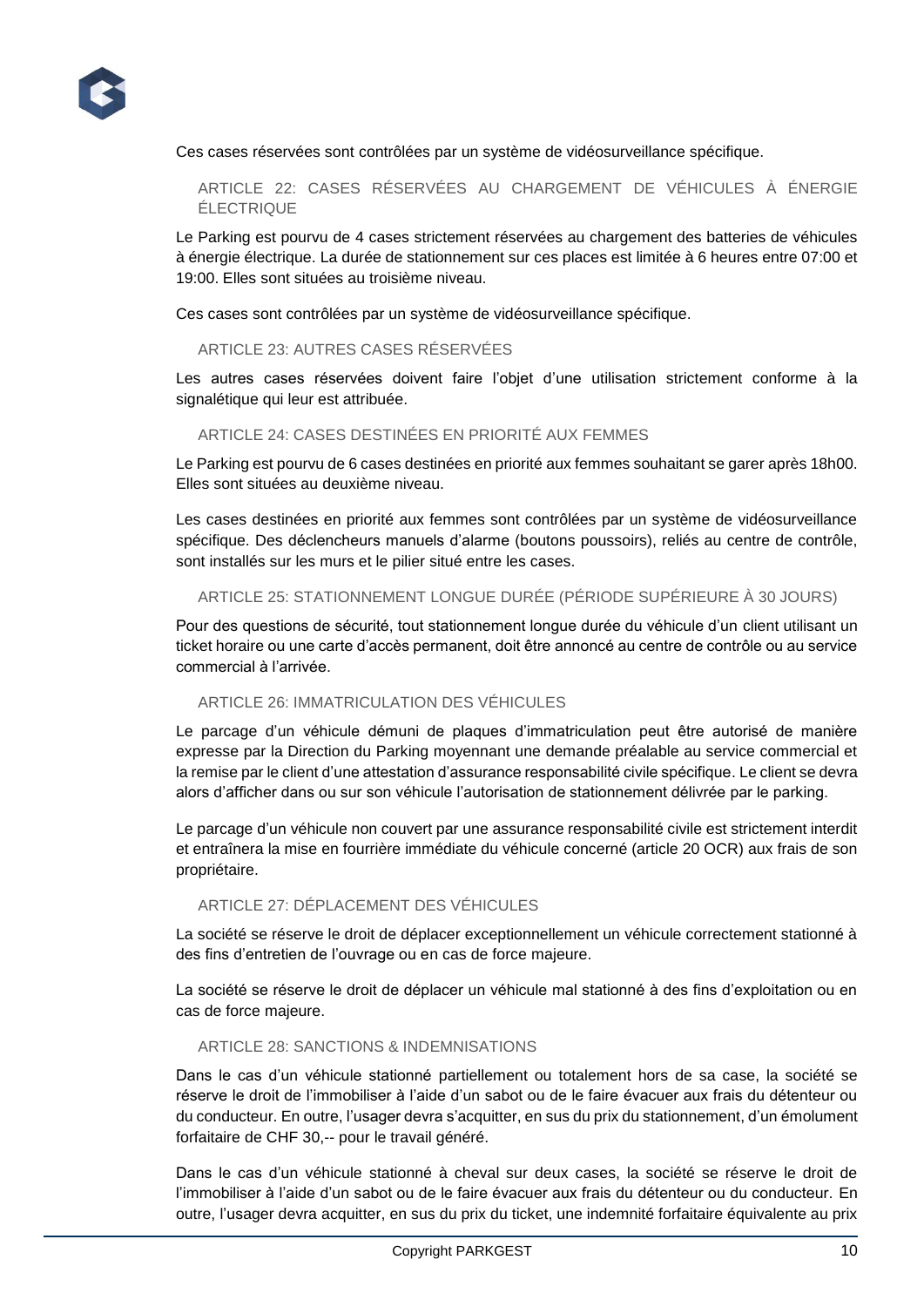

de celui-ci (ou équivalent pour les titulaires de carte d'accès permanent) ainsi qu'un émolument forfaitaire de CHF 30,-- pour le travail généré.

Dans le cas d'un véhicule stationné avec un enfant ou toute autre personne dépendante à l'intérieur, la société se réserve le droit de faire appel aux autorités compétentes. Il en est de même dans le cas d'un véhicule stationné avec un animal.

Dans le cas d'un véhicule stationné et fermé dont le moteur est toujours en marche, la société se réserve le droit de l'immobiliser à l'aide d'un sabot ou la société se réserve le droit de faire appel aux autorités compétentes afin de faire ouvrir le véhicule et de couper le moteur. Le véhicule est alors évacué aux frais du détenteur ou du conducteur. La société facturera à l'usager un émolument forfaitaire de CHF 30,-- pour le travail généré.

Dans le cas d'un véhicule stationné sans frein à main, la société se réserve le droit de l'immobiliser à l'aide d'un sabot ou de le faire évacuer aux frais du détenteur ou du conducteur. La société facturera à l'usager les frais d'intervention qu'elle aura à régler pour son compte ainsi qu'un émolument forfaitaire de CHF 30,-- pour le travail généré.

Dans le cas d'un véhicule dont l'un des équipements est défectueux, la société se réserve le droit de l'immobiliser à l'aide d'un sabot ou de le faire évacuer aux frais du détenteur ou du conducteur. La société facturera à l'usager un émolument forfaitaire de CHF 30.-- pour le travail généré. Elle se réserve en outre le droit d'exiger du détenteur ou du conducteur du véhicule le paiement de tout dommage direct ou indirect, notamment à des tiers, qu'elle pourrait avoir encouru de son fait (p.ex. accident corporels, frais de nettoyage en cas de fuite de liquides, frais de remise en état, etc.).

En cas de maniement inapproprié de portes papillons, du hayon du coffre du véhicule ou de toute adjonction (p.ex. coffre de toit, vélos, antennes) ayant occasionné des dommages, la société facturera à l'usager le paiement des coûts engendrés.

Dans le cas d'un véhicule stationné sans signe distinctif ad hoc ou avec un signe distinctif non justifié sur une case réservée aux personnes à mobilité réduite, la société se réserve le droit de l'immobiliser à l'aide d'un sabot ou de le faire évacuer aux frais du détenteur ou du conducteur. En outre, l'usager devra acquitter, en sus du prix du stationnement, un émolument forfaitaire de CHF 60,-- pour le travail généré. Elle se réserve le droit de dénoncer le contrevenant à l'autorité compétente.

Dans le cas d'un véhicule stationné avec un signe distinctif ad hoc sur une case réservée aux personnes à mobilité réduite mais dont le conducteur ou tous les passagers démontrent une mobilité non réduite, la société se réserve le droit de dénoncer le contrevenant à l'autorité compétente.

Dans le cas d'un véhicule stationné sur les cases réservées au chargement de batteries de véhicules à énergie électrique, sans effectuer de chargement, la société se réserve le droit de l'immobiliser à l'aide d'un sabot ou de le faire évacuer aux frais du détenteur ou du conducteur. La société facturera à l'usager un émolument forfaitaire de CHF 30.-- pour le travail généré.

Dans le cas d'un véhicule stationné sur les autres cases réservées, la société se réserve le droit de l'immobiliser à l'aide d'un sabot ou de le faire évacuer aux frais du détenteur ou du conducteur. La société facturera à l'usager un émolument forfaitaire de CHF 60.-- pour le travail généré.

Dans le cas d'un véhicule sans plaque d'immatriculation stationné sans autorisation, la société se réserve le droit de le faire évacuer immédiatement aux risques et périls de l'usager et de facturer ensuite les frais d'enlèvement en sus du montant de la location ou de faire intervenir l'autorité compétente, afin que le véhicule soit enlevé et mis en fourrière.

En cas de violation grave ou d'infractions répétées des règles mentionnées dans le chapitre cidessus, la société se réserve le droit de dénoncer le contrevenant à l'autorité compétente ou/et de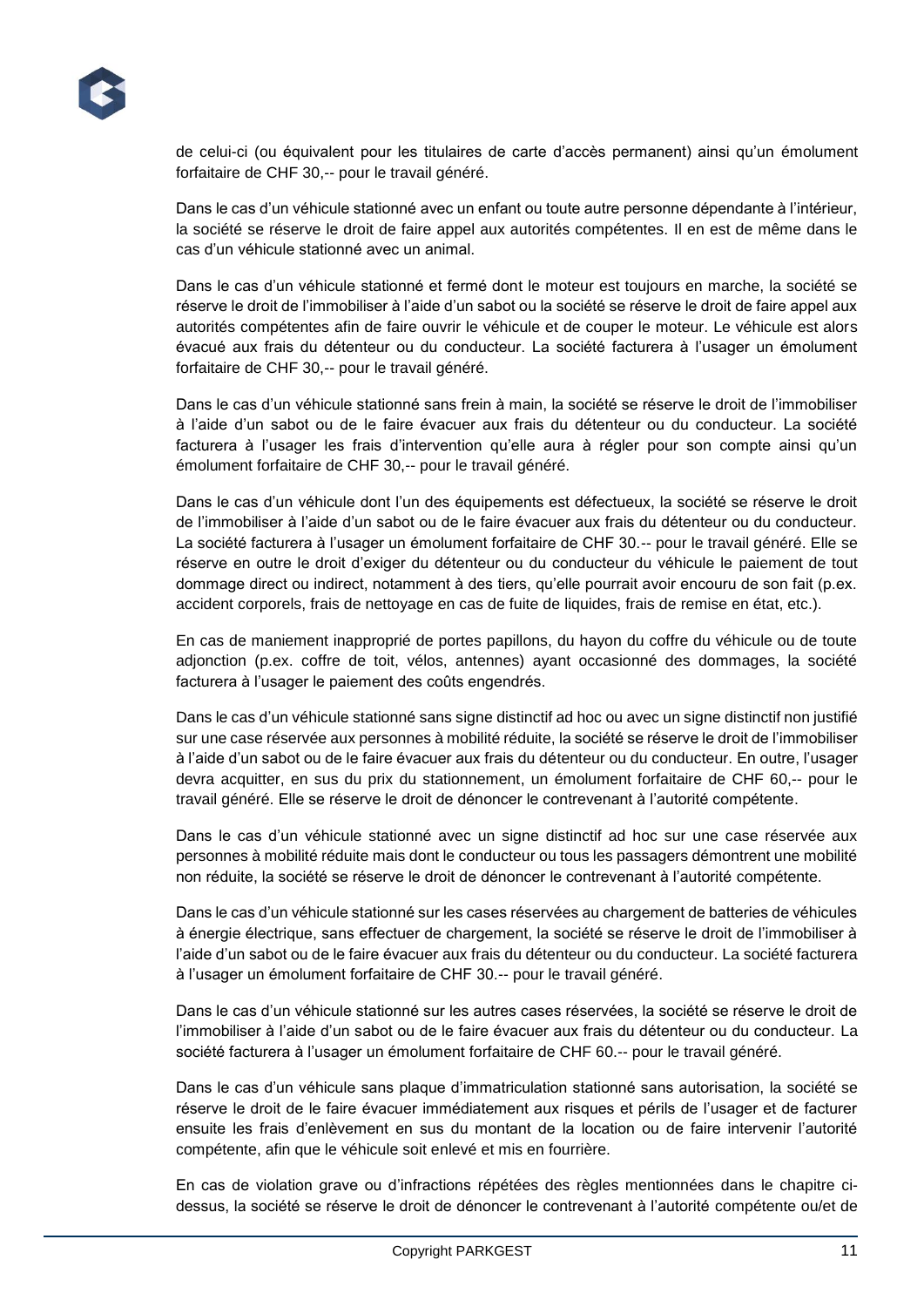

dénoncer le droit d'accès permanent (si abonné) ou/et de prononcer immédiatement à son encontre une interdiction d'accès au Parking d'une durée maximum de 3 ans. En cas de violation de cette interdiction, la société pourra déposer plainte pénale pour violation de domicile.

# **6. OBLIGATIONS DE COMPORTEMENT**

#### ARTICLE 29: RESPECT D'AUTRUI

Dans l'exercice de ses fonctions, le personnel du Parking se doit d'être serviable et courtois envers les usagers et il est instruit dans ce sens, des sanctions pouvant le cas échéant être prises en cas de comportement inadapté.

De leur côté, il est attendu des usagers qu'ils respectent la personnalité des collaborateurs et fassent preuve de compréhension en cas d'éventuel désagrément, adoptant une attitude courtoise et s'abstenant de toute agression verbale (insulte / esclandre) et/ou physique. En particulier, il est interdit de filmer ou photographier le personnel dans l'exercice de ses fonctions. Toute infraction à cette règle sera dénoncée (cf. article 37), à moins que l'image ne soit supprimée sur le champ.

ARTICLE 30: TRAFIC DE DENRÉES, MENDICITÉ, COLPORTAGE, ETC.

Seuls les usagers (clients et passagers des véhicules) et les collaborateurs du Parking ainsi que ses prestataires et les services publics ont accès au Parking.

Le trafic et la consommation de denrées, prohibées ou non, la mendicité, le colportage, le racolage, l'exhibitionnisme sont strictement interdits.

L'occupation « squat » des parties communes, notamment les marches d'escaliers, est également strictement interdite.

#### ARTICLE 31: MANIFESTATIONS

Les attroupements festifs (dont spectacles de rues) et l'expression ostentatoire d'actes religieux sont interdits dans le Parking.

#### ARTICLE 32: AFFICHAGE & TRACTS

L'affichage, la distribution de tout document (notamment les tracts) et les manifestations sont strictement interdits, sauf autorisation expresse du Parking.

#### ARTICLE 33: PROPRETÉ

La plus grande propreté est à observer dans l'enceinte du Parking. Il est strictement interdit de jeter des immondices, de cracher (notamment des chewing-gums), d'abandonner des sacs poubelles ou tout autre objet destinés à une déchetterie, de jeter des papiers et de vider les cendriers des véhicules sur le sol. Les poubelles mises à dispositions ne sont pas destinées à recueillir les déchets encombrants ou provenant de la vie domestique.

Les animaux doivent être tenus en laisse et ne pas provoquer la gêne des autres usagers. Leurs déjections doivent être ramassées par leurs détenteurs.

Les déjections humaines sont strictement interdites.

# ARTICLE 34: TOILETTES & LAVABOS

Les lavabos et les toilettes sont exclusivement réservés aux usagers. L'utilisation de la table à langer mise à disposition dans les toilettes est sous l'entière responsabilité des usagers.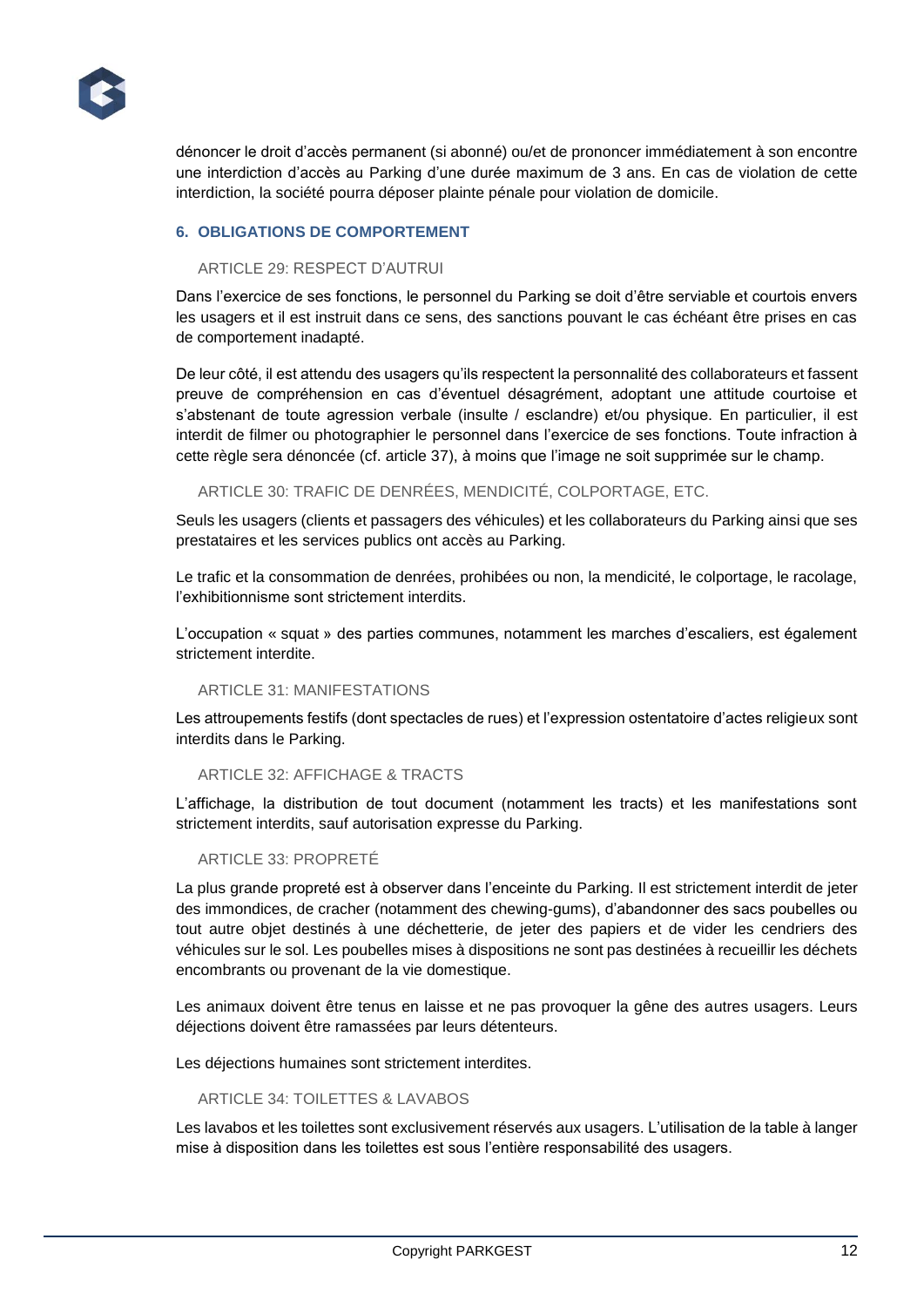

#### ARTICLE 35: OBJETS TROUVÉS

En cas de perte d'objets personnels, le propriétaire peut contacter le centre de contrôle ou le service commercial (cf. article 82). Le Parking n'est pas responsable de la garde des objets trouvés.

#### ARTICLE 36: PRÉSERVATION DES BIENS

Il est attendu des usagers qu'ils respectent l'ouvrage et les biens liés à son exploitation.

Toute déprédation est strictement interdite (p. ex. manipulation ou casse de caméras, rayures et impacts sur les parois d'ascenseurs, casse ou rayures de vitrages publicitaires, dommages aux caisses automatiques, dommages à la signalétique, tags, etc.).

Tout usager occasionnant un dommage aux infrastructures a l'obligation d'en informer immédiatement le centre de contrôle du Parking.

#### ARTICLE 37: PRÉSERVATION DES BIENS DES USAGERS

Il est attendu des usagers qu'ils respectent les véhicules tiers stationnés.

Tout usager occasionnant un dommage à un autre véhicule a l'obligation d'en informer immédiatement le centre de contrôle du Parking.

Les recherches de vidéosurveillance subséquentes demandées par l'autorité compétente dans le cadre d'une plainte pénale par un usager sont considérées comme une prestation supplémentaire. A ce titre, elles seront facturées en fonction du temps passé.

#### ARTICLE 38: SANCTIONS & INDEMNISATIONS

En cas de violation ou d'infraction des obligations de respect d'autrui mentionnées dans l'article 24 ci-dessus, la société soutiendra le collaborateur dans les démarches pénales qu'il entreprendra et se réserve le droit de se porter partie civile.

En cas de violation ou d'infraction des obligations de comportement mentionnées dans les articles 25 à 31 ci-dessus, la société facturera au contrevenant, en sus du prix du stationnement, le paiement des coûts engendrés mais également tout dommage qu'elle pourrait avoir encouru de son fait. Elle se réserve le droit de porter plainte pénale (dommage à la propriété).

En cas de violation grave ou d'infractions répétées, la société se réserve le droit de prononcer immédiatement à son encontre une interdiction d'accès au Parking d'une durée maximum de 3 ans. En cas de violation de cette interdiction, la société pourra déposer plainte pénale pour violation de domicile

#### **7. SECURITE - PREVENTION**

#### ARTICLE 39: PROTECTION INCENDIE

Le Parking est uniquement et strictement réservé à l'usage de véhicules en bon état de fonctionnement (risque de court-circuit, incendie moteur). C'est également un espace non-fumeur.

Le Parking est équipé d'une installation fixe d'extinction automatique à l'eau nommée également sprinkler. Il est strictement interdit de toucher les buses situées sur les canalisations au plafond.

En outre, le Parking est équipé de déclencheurs manuels d'alarmes incendie (boutons poussoirs) et d'extincteurs dont l'usage est strictement réservé en cas d'incendie.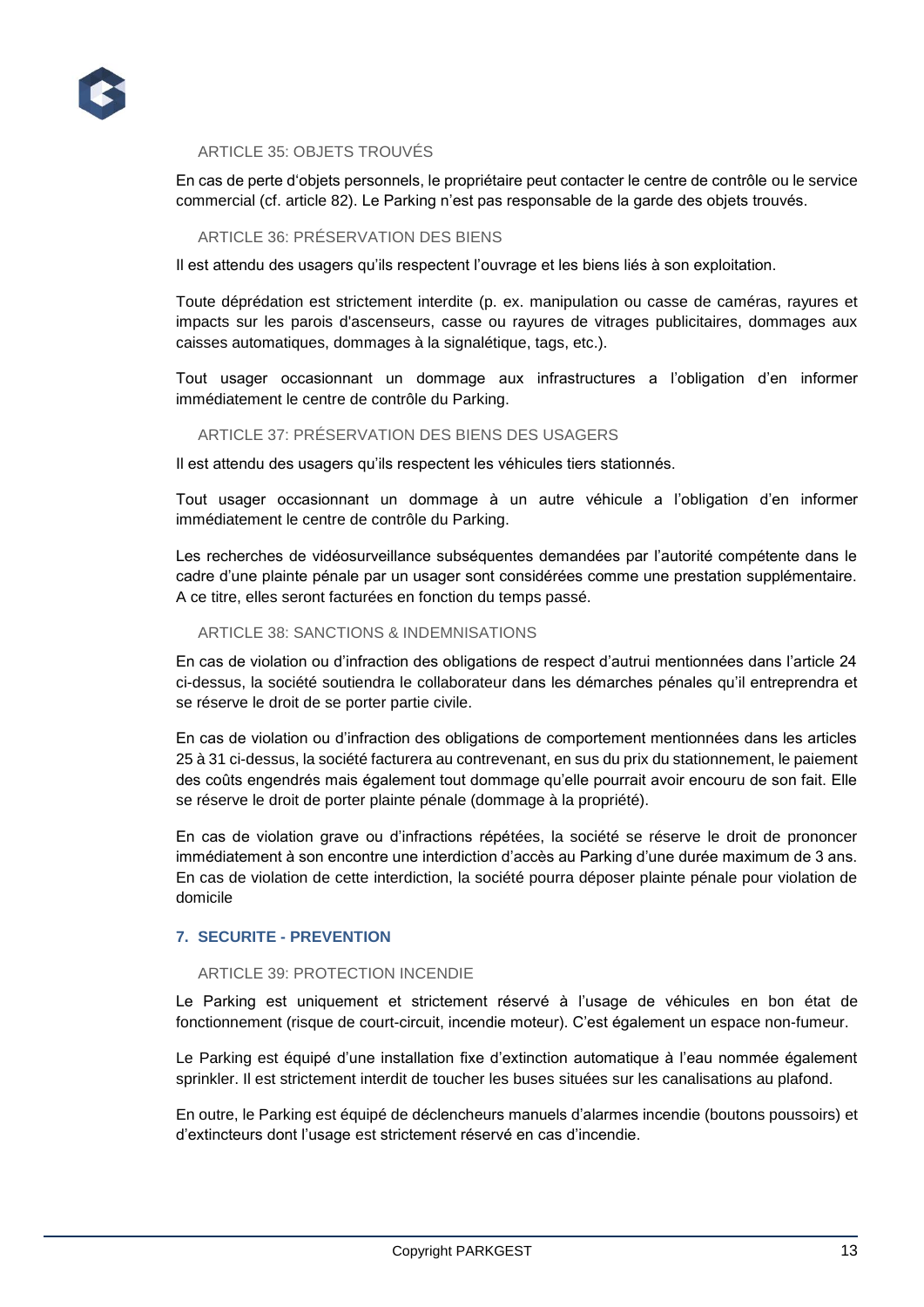

# ARTICLE 40: CONTRÔLE DES USAGERS

Le personnel du Parking effectue des contrôles. Sur demande, il appartiendra aux clients, voire aux passagers, de présenter leur ticket horaire ou la carte / le badge d'accès permanent au Parking, le permis de circulation du véhicule ou l'attestation de location du véhicule, ou encore le signe distinctif ad hoc de personne à mobilité réduite.

# ARTICLE 41: CAPACITÉ DE CONDUITE

Tout conducteur doit être à même de maîtriser son véhicule et ne pas être sous l'emprise d'alcool, de stupéfiants ou de médicaments qu'il l'en empêcherait.

# ARTICLE 42: SANCTIONS & INDEMNISATIONS

En cas de casse de sprinkler ou d'usage abusif de déclencheurs manuels d'alarmes incendie voire d'extincteurs, la société facturera au contrevenant, en sus du prix du stationnement, le paiement des coûts engendrés mais également tout dommage qu'elle pourrait avoir encouru de son fait. Ces dommages peuvent inclure l'intervention des Services Secours et Incendie qui viennent systématiquement quittancer les alarmes et la perte de chiffre d'affaires. Elle se réserve le droit de porter plainte pénale (dommage à la propriété).

En cas de capacité de conduite manifestement réduite, la société se réserve le droit de dénoncer à l'autorité compétente tout véhicule en mouvement dont le conducteur lui semble constituer un danger pour autrui.

En cas de violation grave ou d'infractions répétées, la société se réserve le droit de prononcer immédiatement à son encontre une interdiction d'accès au Parking d'une durée maximum de 3 ans. En cas de violation de cette interdiction, la société pourra déposer plainte pénale pour violation de domicile.

# **8. SECURITE - INCIDENTS**

# ARTICLE 43: DÉCOUVERTE D'UN DANGER OU D'UN SINISTRE

En cas de découverte de risque d'incendie ou d'un incendie, il faut :

- 1. Donner l'alarme en appuyant sur l'un des déclencheurs manuels d'alarme incendie (bouton poussoir avec verre à casser) situés dans les armoires incendie (de couleur rouge), relié au Service d'Incendie et de Secours de la ville ;
- 2. Téléphoner aux sapeurs-pompiers (118) ;
- 3. Téléphoner au centre de contrôle (022 316 08 51).

Il y a par niveaux 3 armoires incendie disposant d'extincteurs dans le parking. Les 2 armoires supplémentaires situées dans le sous-parking Jaques-Dalcroze sont réservées à des hydrantes et n'ont pas de déclencheurs, ni d'extincteurs.

# ARTICLE 44: EVACUATION DES LIEUX

En cas de sinistre, les usagers doivent se conformer rigoureusement aux indications données par la signalisation spécifique, ainsi qu'aux éventuelles instructions diffusées par haut-parleur, ou données par le personnel en opération.

Il est impératif que chacun quitte les locaux à pied par les voies les plus rapides en empruntant les issues de secours, après avoir stationné son véhicule sans entraver la circulation. Il est interdit de tenter de sortir avec son véhicule, sauf autorisation expresse du personnel de contrôle.

#### ARTICLE 45: ESCALIERS, ASCENSEURS

Les passages devant les escaliers et les ascenseurs doivent rester libres de toute entrave.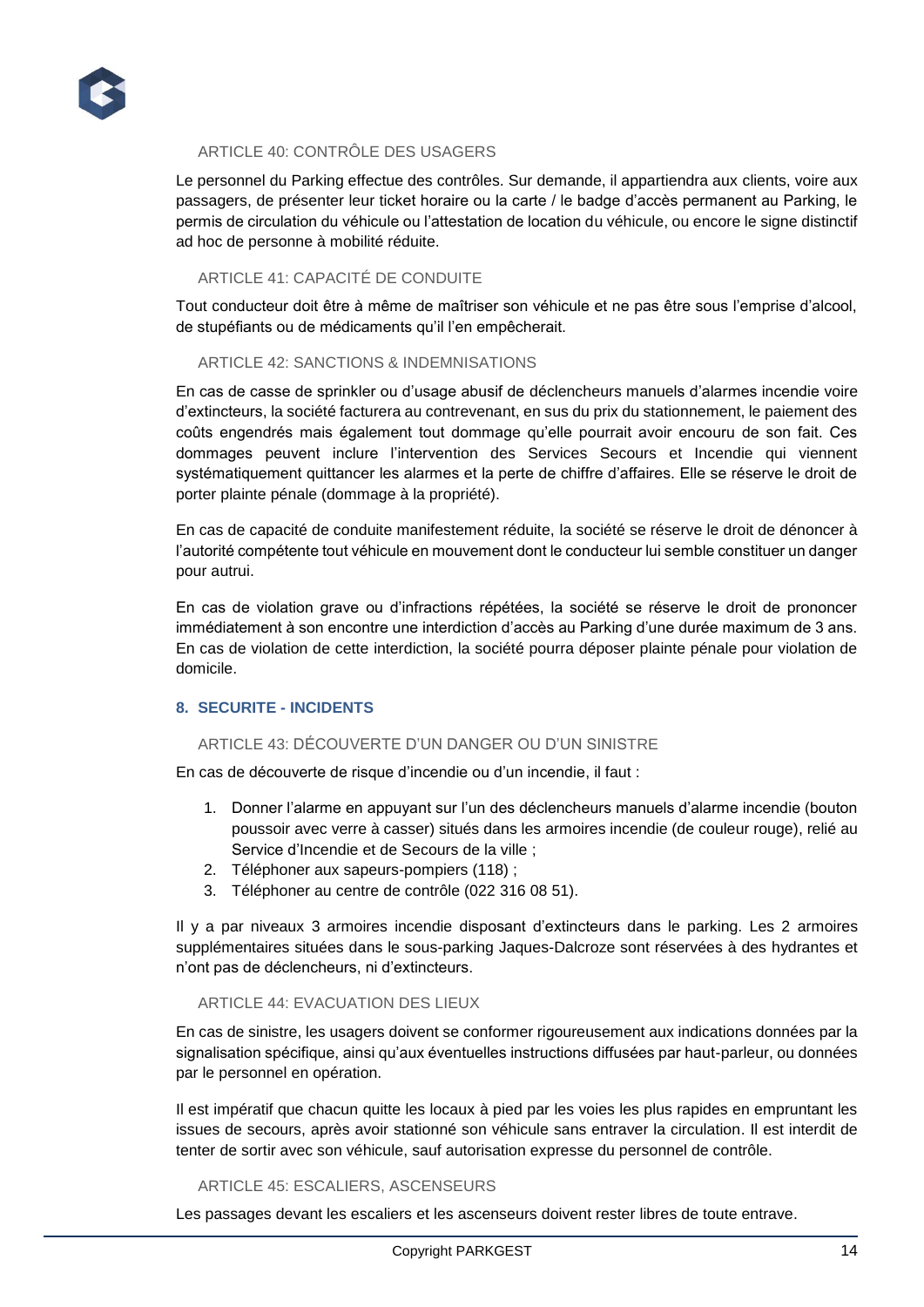

Les ascenseurs peuvent être arrêtés pour des raisons de maintenance ou de sécurité.

# ARTICLE 46: INTERDICTION TEMPORAIRE D'ACCÈS

En fonction de la nature des dangers encourus par les usagers, l'accès du Parking peut être interdit temporairement. Il en est de même en cas d'exercices de sécurité.

# ARTICLE 47: CONTRÔLE DES USAGERS

Le personnel du Parking intervient dans le cadre de la gestion d'incidents. Sur demande, il appartiendra aux clients, voire aux passagers, de présenter leur ticket horaire ou la carte / le badge d'accès permanent au Parking, le permis de circulation du véhicule ou l'attestation de location du véhicule le cas échéant, ou encore le signe distinctif ad hoc de personne à mobilité réduite.

Le personnel peut également demander une pièce d'identité afin de pouvoir effectuer le suivi de l'incident en bonne et due forme.

# ARTICLE 48: SANCTIONS & INDEMNISATIONS

Tout dommage direct ou indirect subi par la société, y compris perte de chiffre d'affaires, provoqué par l'incendie d'un véhicule, est de la responsabilité de son détenteur. La société se réserve en outre le droit de porter plainte pénale (dommage à la propriété).

#### **9. ACCES HORAIRE**

#### ARTICLE 49: DURÉE DE STATIONNEMENT

Le contrôle de la durée de stationnement ainsi que la perception du prix correspondant sont assurés par un appareillage automatique.

#### ARTICLE 50: DÉLAI DE SORTIE IMMÉDIATE

Le ticket prélevé à la borne d'entrée, et non inséré aux caisses automatiques, permet de ressortir gratuitement du Parking dans un laps de temps de 10 minutes au-delà duquel la tarification journalière entre en vigueur.

#### ARTICLE 51: UTILISATION DU TICKET HORAIRE

Le ticket prélevé à la borne d'entrée doit être manipulé avec soin et conservé sur soi. Avant de reprendre le véhicule, il sera introduit dans l'une des caisses automatiques situées aux entrées réservées aux piétons pour effectuer le paiement du stationnement.

Le ticket horaire n'est pas transmissible, que ce soit entre véhicules du même propriétaire que de propriétaires différents.

# ARTICLE 52: TARIFICATION HORAIRE & PAIEMENT

Le stationnement est payant selon les tarifs en vigueur en francs suisses (CHF), affichés dans le Parking, et publiés sur le site [www.parkgest.ch.](http://www.parkgest.ch/) Le prix doit en être acquitté avant le départ du véhicule.

La tarification du stationnement effectif apparaît sur la caisse automatique en francs suisses (CHF) et en euros (€). Le montant indiqué peut être réglé en CHF (pièces, et coupures de billets ayant cours légal, affichés sur la caisse automatique) ou en € (coupures de billets ayant cours légal, affichés sur la caisse automatique). Le rendu des paiements en € s'effectue exclusivement en CHF. Le paiement peut également être effectué au moyen des cartes EC, Postfinance et de crédit agréés.

Le paiement peut se faire exceptionnellement au centre de contrôle.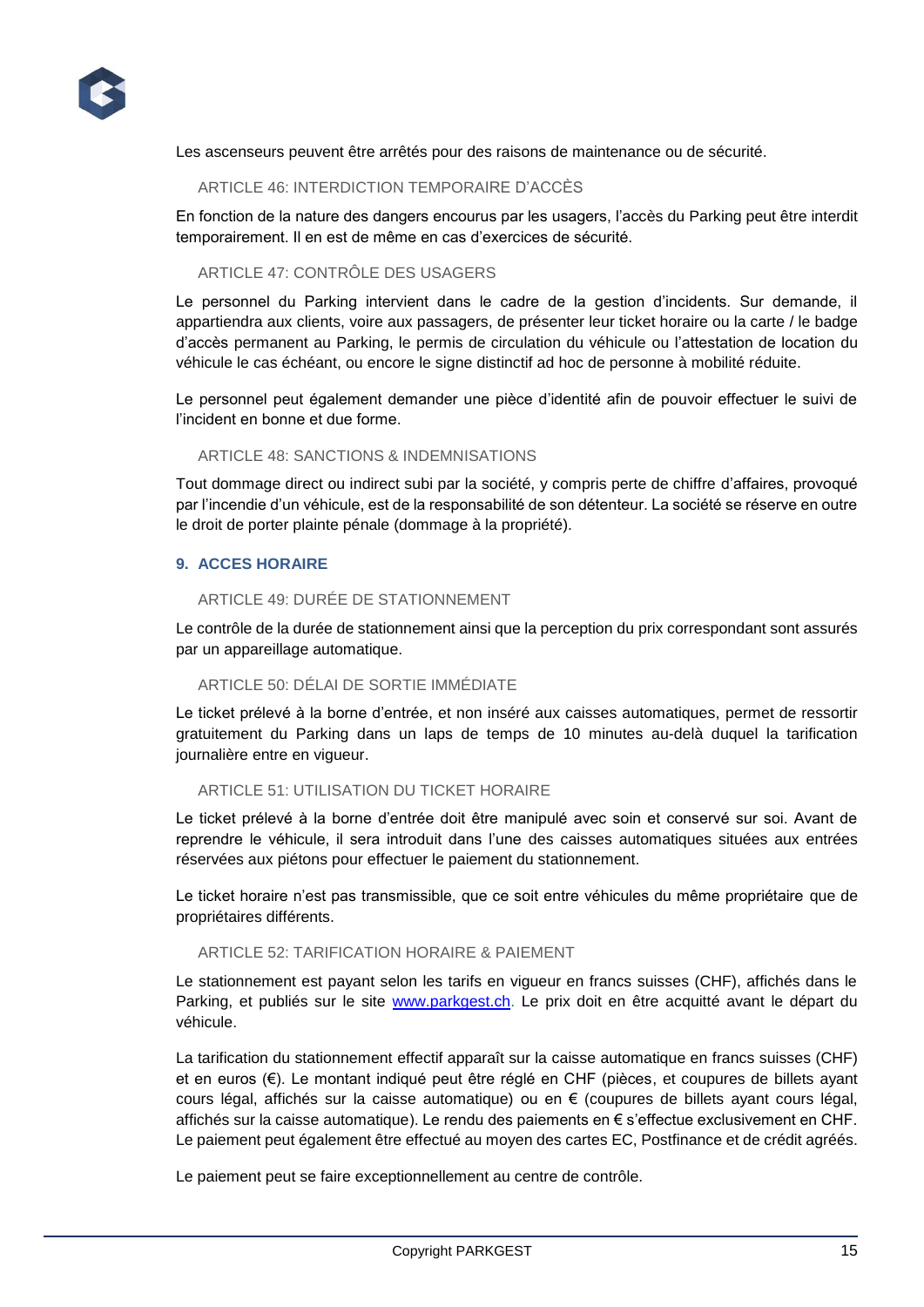

# ARTICLE 53: PERTE DU TICKET HORAIRE D'ENTRÉE

La conservation du ticket horaire d'entrée est sous la responsabilité de l'usager. En cas de perte du ticket horaire d'entrée, l'usager doit s'annoncer ou se présenter au centre de contrôle en précisant l'heure de l'entrée du véhicule, le numéro de plaque d'immatriculation et le numéro de la case de stationnement.

Le coût minimum de stationnement est fixé à CHF 30,--.

L'examen des données du système de détection de places et de guidage dynamique et la liste des relevés d'immatriculation pourront toutefois servir de base à la perception d'un montant supérieur par le personnel du centre de contrôle.

Aucun remboursement ne peut être octroyé.

#### ARTICLE 54: PERTE DU TICKET HORAIRE DE SORTIE

Un ticket de sortie est un ticket d'entrée validé par un paiement aux caisses automatiques ou aux caisses manuelles.

La conservation du ticket horaire de sortie est sous la responsabilité de l'usager. En cas de perte du ticket horaire de sortie, l'usager doit s'annoncer ou se présenter au centre de contrôle en précisant l'heure de l'entrée du véhicule, le numéro de plaque d'immatriculation et le numéro de la case de stationnement.

Le coût minimum de stationnement est fixé à CHF 30,--.

L'examen des données du système de détection de places et de guidage dynamique et la liste des relevés d'immatriculation pourront toutefois servir de base à la perception d'un montant supérieur par le personnel du centre de contrôle.

Le remboursement peut être octroyé sous 7 jours sur présentation dudit ticket perdu payé mais finalement retrouvé et de la quittance du paiement supplémentaire effectué.

#### ARTICLE 55: QUITTANCE DE PAIEMENT DE TARIFICATION HORAIRE

Une quittance de paiement de tarification horaire est disponible sur demande par le biais des caisses automatiques. En cas d'oubli, il est encore possible d'insérer immédiatement le ticket de sortie afin d'obtenir ladite quittance.

Une quittance de paiement de tarification horaire est également disponible sur demande pour tout paiement auprès du centre de contrôle.

En cas d'oubli ou de perte de la quittance provenant de la caisse automatique, un double peut être établi auprès du centre de contrôle uniquement sur présentation du ticket de sortie. Aucun double ne sera établi pour des véhicules ayant quitté le Parking.

Dans tous les cas, une quittance de paiement ne peut faire office de ticket de sortie.

# ARTICLE 56: CARTE PRÉPAYÉE (AUSSI APPELÉE CARTE VALEUR)

Il est possible d'acquérir au service commercial ou au centre de contrôle une carte prépayée transmissible et non rechargeable, dont la valeur est définie par l'usager.

Cette carte prépayée peut être utilisée à des fins de paiement de deux manières : soit l'usager insère la carte dans la borne d'entrée puis de sortie (sans passer par une des caisses automatiques), soit il prend un ticket horaire à la borne d'entrée, insère ce ticket dans la caisse automatique, puis la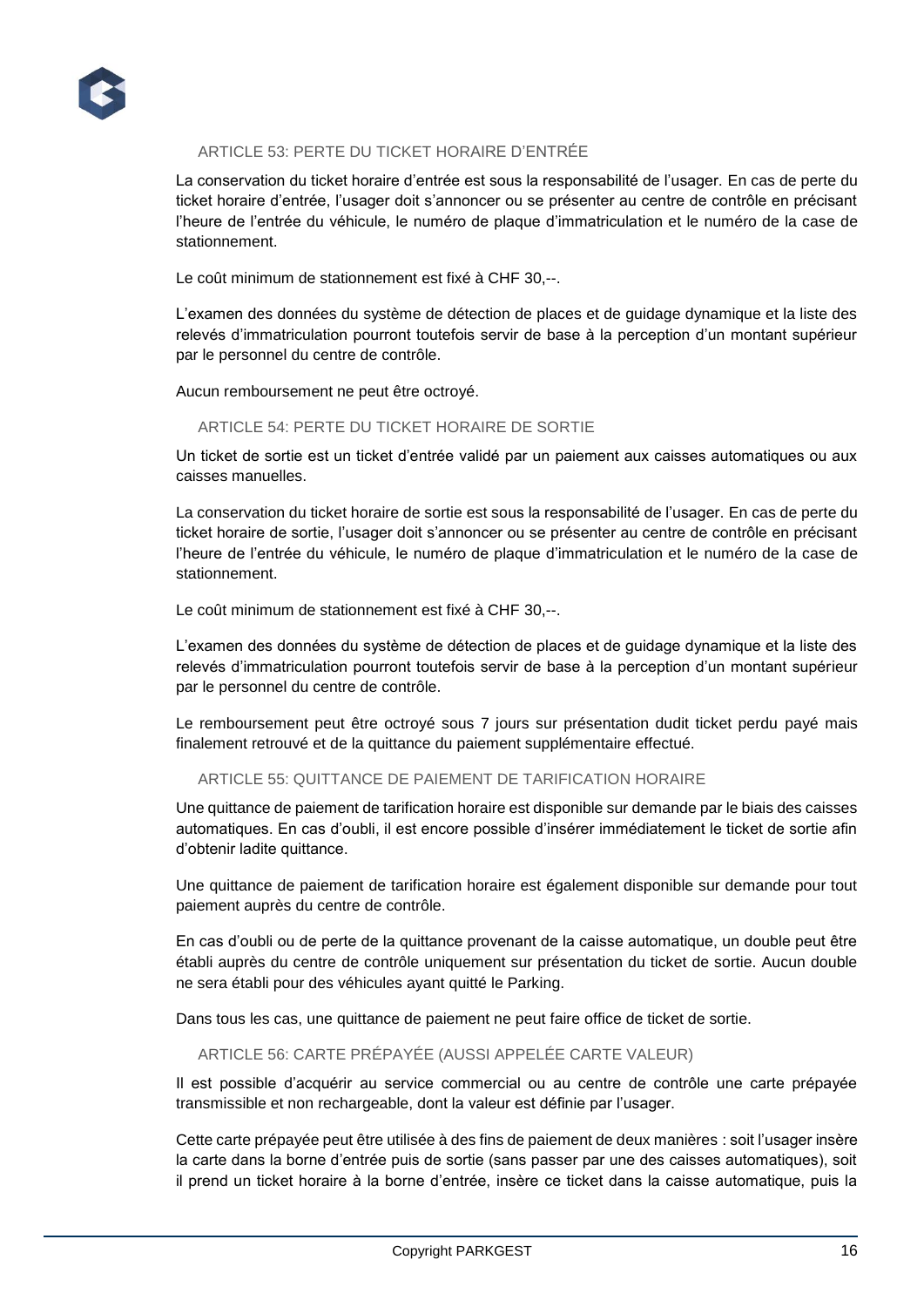

carte prépayée afin d'enregistrer le débit de celle-ci et de s'acquitter en conséquence du montant du ticket. Le paiement peut néanmoins se faire exceptionnellement au centre de contrôle.

Le solde de la carte prépayée est visible lors de l'insertion pour paiement, soit dans la borne de sortie, soit dans la caisse automatique.

Si la tarification horaire demandée est supérieure au solde de la carte, le client pourra s'acquitter de la différence auprès de la caisse automatique ou du centre de contrôle.

La carte prépayée est valable 5 ans. Elle est à manipuler et à conserver avec soin. Elle n'est ni remboursable, ni remplaçable en cas de perte ou de détérioration.

# ARTICLE 57: QUITTANCE DE PAIEMENT DE CARTE PRÉPAYÉE

Une quittance de paiement de carte prépayée est disponible sur demande auprès du centre de contrôle. En cas d'oubli ou de perte de la quittance, aucun double ne sera établi.

#### ARTICLE 58: INCAPACITÉ DE PAIEMENT

Seules les personnes à même d'assumer le coût prévisionnel du ticket horaire peuvent stationner un véhicule dans le Parking.

En cas d'incapacité de paiement du prix de stationnement suite à une perte ou un vol enregistrée par la police, le centre de contrôle peut, sur présentation des documents y relatifs, émettre exceptionnellement un ticket de sortie et facturer le client ultérieurement. Une reconnaissance de dette, sujette à un paiement sous 7 jours, est alors demandée. En cas de non-paiement sous ce délai, un montant de CHF 30 pour frais administratifs sera ajouté dans la facturation finale, payable dès réception.

L'usager sans ticket de sortie ne doit pas bloquer de manière intempestive la sortie des autres véhicules et doit le cas échéant se conformer aux instructions qui pourraient lui être données.

#### ARTICLE 59: DÉLAI DE CARENCE

La sortie doit avoir lieu dans les 20 minutes suivant l'émission du ticket de sortie par la caisse automatique. Dépassé ce temps, la tarification journalière entre de nouveau en vigueur. Le montant complémentaire doit être acquitté aux caisses automatiques ou au centre de contrôle.

Le Parking se réserve le droit d'allonger ce délai de carence en fonction des circonstances.

#### ARTICLE 60: SANCTIONS & INDEMNISATIONS

En cas de non-paiement, couplé à une immobilisation non annoncée du véhicule dans le Parking au-delà de 30 jours (cf. article 24), la société se réserve le droit de faire évacuer ledit véhicule au frais et risques et périls du client. Elle facturera au client le prix du stationnement et le paiement des coûts engendrés.

En cas d'acte se traduisant par le non-paiement du montant dû ou toute tentative visant ce but, la société facturera au contrevenant, en sus du prix du stationnement, le paiement des coûts engendrés mais également tout dommage qu'elle pourrait avoir encouru de son fait. Elle se réserve le droit de porter plainte pénale (obtention frauduleuse de prestations, voire dommage à la propriété).

Ces actes peuvent être, notamment :

 L'utilisation de pièces autres que CHF ou de coupures de billets autres que CHF et €, pour valider le paiement d'un ticket horaire aux caisses automatiques et obtenir un ticket horaire de sortie ;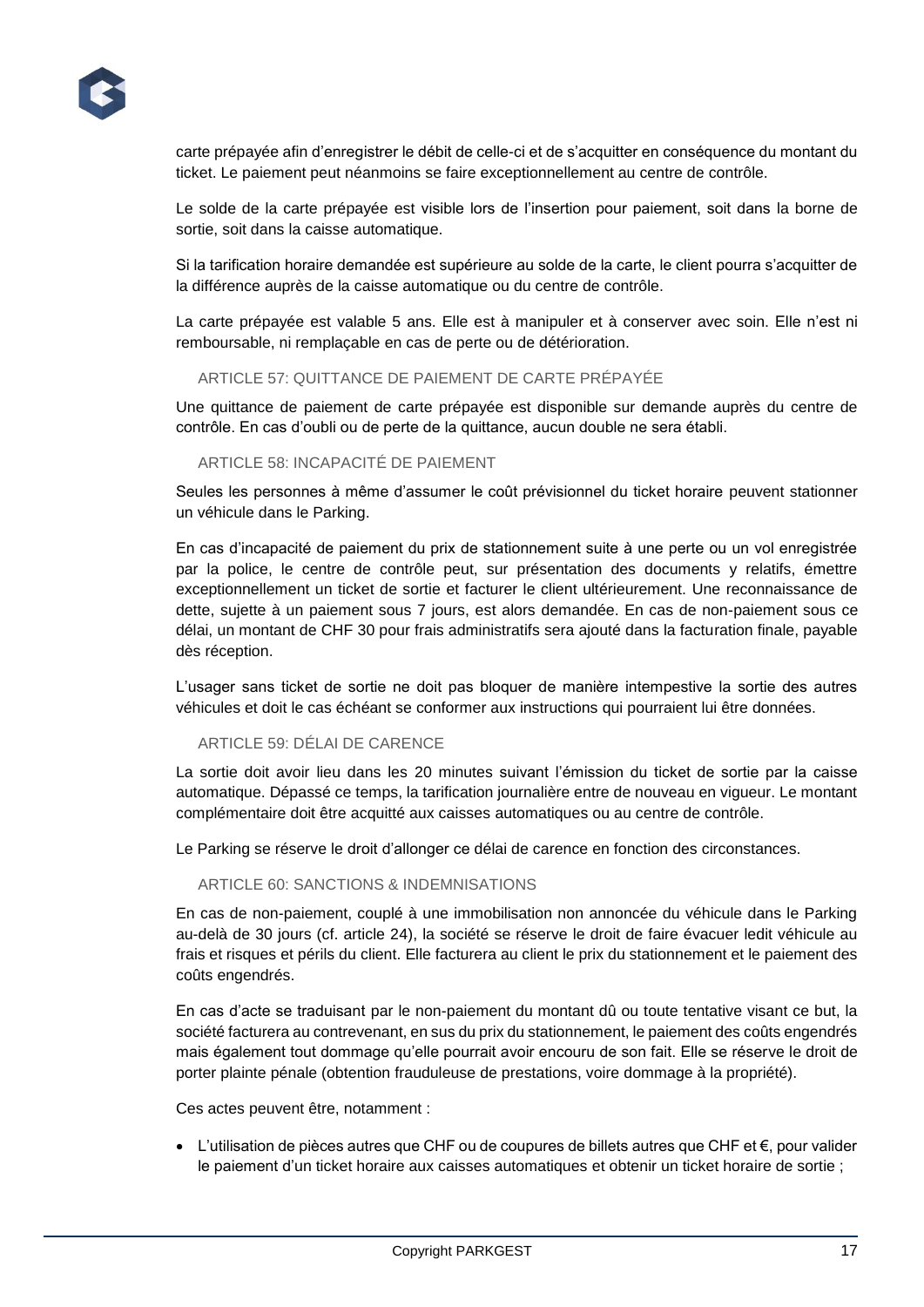

- Sur un parcage de deux véhicules, l'inversion entre les deux tickets horaires ou entre un ticket horaire et un abonnement afin de sortir un véhicule sur un temps de parcage minimal, voire gratuit (délai de carence) ;
- La perte prétendue du ticket horaire pour sortir un véhicule sur la base du tarif du ticket perdu ;
- L'utilisation d'un ticket horaire d'un autre usager.

Dans le cas d'un blocage intempestif des autres usagers, la société se réserve le droit de porter plainte pour contrainte.

En cas de violation grave ou d'infractions répétées des règles mentionnées dans le chapitre cidessus, la société se réserve le droit de prononcer immédiatement à son encontre une interdiction d'accès au Parking d'une durée maximum de 3 ans. En cas de violation de cette interdiction, la société pourra déposer plainte pénale pour violation de domicile.

# **10. ACCES PERMANENT**

# ARTICLE 61: SERVICE COMMERCIAL

Les automobilistes désireux d'obtenir un droit d'accès permanent peuvent contacter le service commercial mentionné in fine des présentes conditions générales.

ARTICLE 62: ATTRIBUTION DU DROIT D'ACCÈS PERMANENT À UNE PERSONNE MORALE

Les informations suivantes sont requises lors de la demande d'un droit d'accès permanent par une personne morale (société) :

| <b>Société</b>              | Bénéficiaire de la carte | <b>Immatriculation des</b><br>véhicules du bénéficiaire |
|-----------------------------|--------------------------|---------------------------------------------------------|
| Raison sociale              | <b>Nom</b>               | Plaques #1                                              |
| Nom du contact              | <b>Prénom</b>            | Plaques #2                                              |
| Prénom du contact           | Adresse                  | Plaques #3                                              |
| Adresse                     | Téléphone fixe           |                                                         |
| Téléphone fixe du contact   | Téléphone mobile         |                                                         |
| Téléphone mobile du contact | Courriel                 |                                                         |
| Courriel du contact         |                          |                                                         |

L'adresse courriel et le téléphone mobile sont facultatifs. Ils sont néanmoins fortement conseillés pour pouvoir aviser les clients de tout incident éventuel concernant le véhicule stationné ou l'accessibilité au Parking (p.ex. travaux, manifestations).

Toute modification doit être communiquée sans délai au service commercial.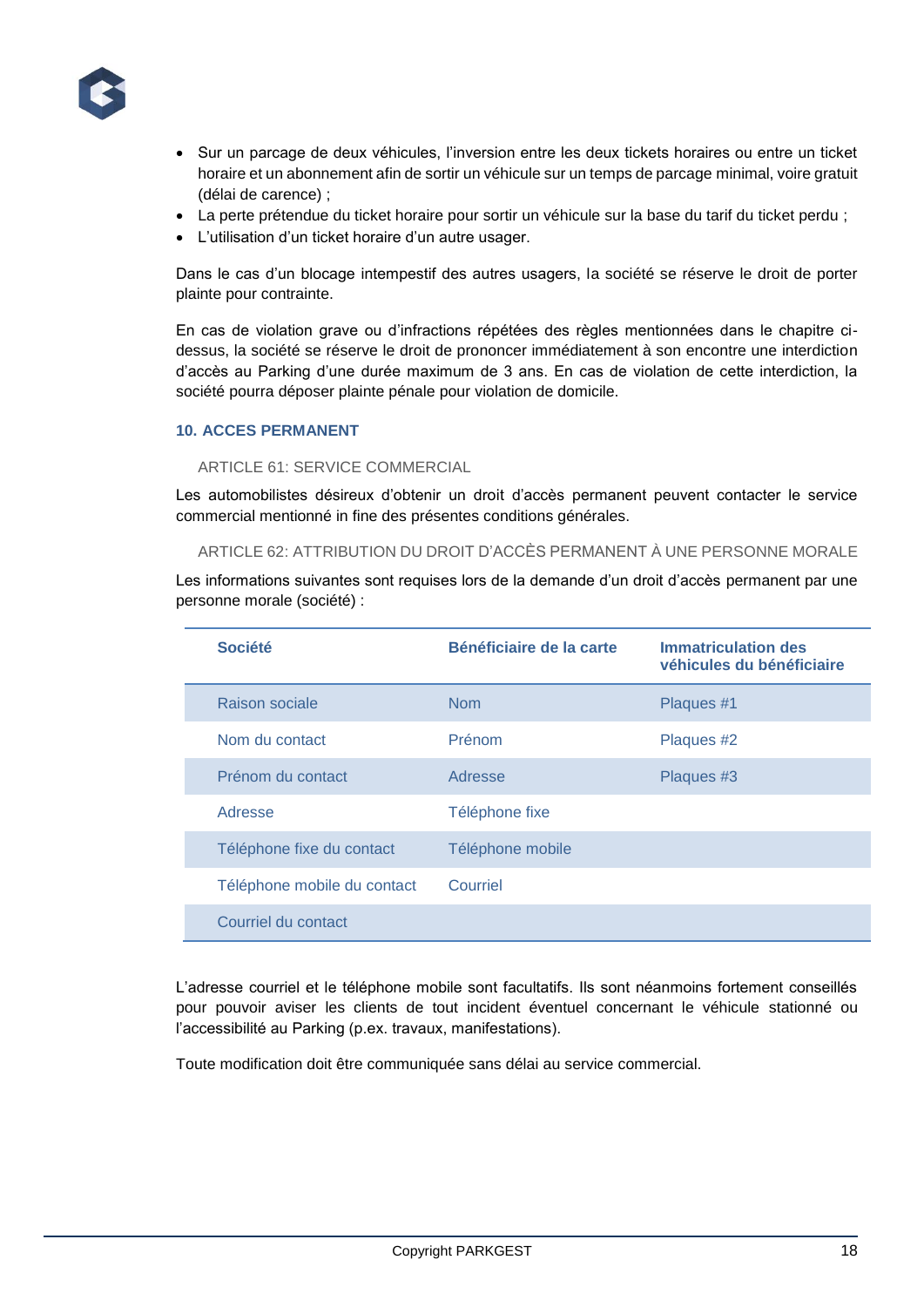

ARTICLE 63: ATTRIBUTION DU DROIT D'ACCÈS PERMANENT À UNE PERSONNE PHYSIQUE

Les informations suivantes sont requises lors de la demande d'un droit d'accès permanent par une personne physique :

| Bénéficiaire de la carte | Immatriculation véhicules du bénéficiaire |
|--------------------------|-------------------------------------------|
| <b>Nom</b>               | Plaques #1                                |
| Prénom                   | Plaques #2                                |
| Adresse                  | Plaques #3                                |
| Téléphone fixe           |                                           |
| Téléphone mobile         |                                           |
| Courriel                 |                                           |

L'adresse courriel et le téléphone mobile sont facultatifs. Ils sont néanmoins fortement conseillés pour pouvoir aviser les clients de tout incident éventuel concernant le véhicule stationné ou l'accessibilité au Parking (p.ex. travaux, manifestations).

Toute modification doit être communiquée sans délai au service commercial.

ARTICLE 64: DURÉE MINIMALE

L'attribution du droit d'accès permanent est valable pour une durée minimale de 6 mois et se reconduit ensuite mensuellement et tacitement.

ARTICLE 65: USAGE DE LA CARTE OU DU BADGE D'ACCÈS PERMANENT

L'usage de la carte ou du badge est strictement limité aux véhicules titulaires des plaques d'immatriculation communiquées au service commercial. Il est interdit de la/le céder ou de la/le mettre à la disposition du possesseur d'un véhicule dont la plaque d'immatriculation n'est pas enregistrée, sauf dérogation expresse dûment justifiée auprès du service commercial.

La carte / le badge d'accès permanent disposent d'un numéro qu'il conviendra de rappeler lors de toute communication.

Il est fortement conseillé de placer la carte ou le badge d'accès de manière de manière bien visible dans le véhicule pour les collaborateurs de PARKGEST puissent contacter l'usager en cas d'incidents.

# ARTICLE 66: ACCÈS PERMANENT SUR UN CRÉNEAU HORAIRE NOCTURNE LIMITÉ

La carte / le badge d'accès permanent de nuit permet de stationner le véhicule de 18h00 à 09h00, les week-ends et les jours fériés. Dépassé ces limites temporelles, la tarification de jour entre de nouveau en vigueur. Le montant complémentaire doit être acquitté aux caisses automatiques ou au centre de contrôle.

ARTICLE 67: ACCÈS PERMANENT SUR UNE DURÉE DÉTERMINÉE

Il est possible d'acquérir auprès du service commercial (à l'avance) ou du centre de contrôle (lors de l'arrivée du véhicule) un droit d'accès permanent pour une durée déterminée en fonction de circonstances particulières. La durée minimale est d'une semaine et la durée maximale d'un mois,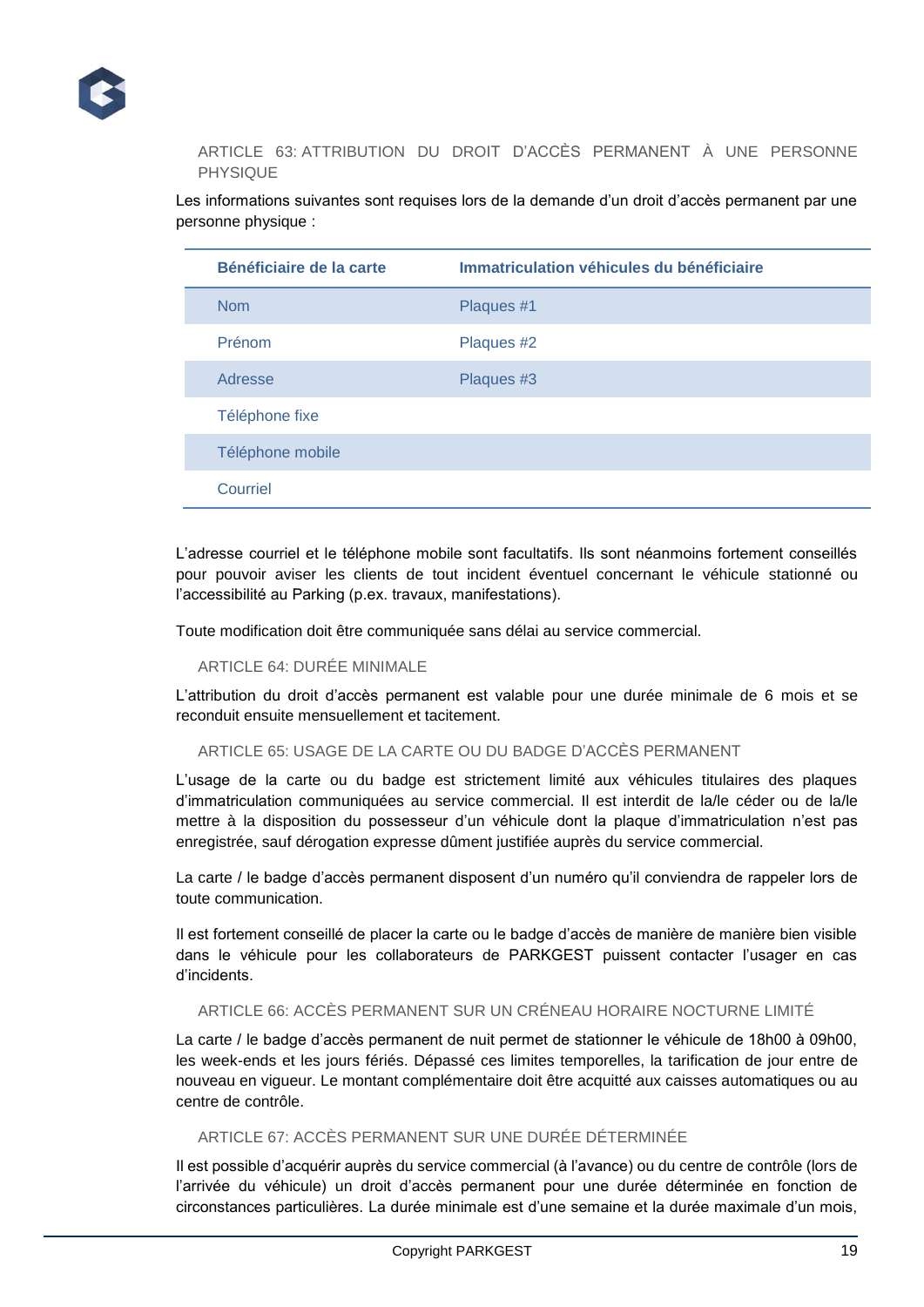

renouvelable. Le prix de la carte d'accès permanent pour une durée déterminée est payable à réception et non remboursable.

Dans le cadre d'un événement spécifique, il est également possible d'acquérir un lot de ce type d'accès permanent pour une durée courte (p.ex. quelques heures). Les cartes dudit lot non utilisées ne sont pas remboursables.

La carte est à manipuler et à conserver avec soin. Elle n'est ni remboursable, ni remplaçable en cas de perte ou de détérioration.

# ARTICLE 68: ACCÈS NON PRIORITAIRE

Sauf exception, la souscription d'un droit d'accès permanent ne garantit pas la mise à disposition d'une case de stationnement et n'assure aucune priorité en cas d'affluence. Si le Parking est complet, le titulaire de la carte / du badge d'accès permanent ne pourra prétendre à un remboursement, même partiel, de celle-ci.

ARTICLE 69: TARIFICATION DE L'ACCÈS PERMANENT & PAIEMENT

Les tarifs sont affichés près des caisses automatiques et au centre de contrôle ainsi que sur le site [www.parkgest.ch.](http://www.parkgest.ch/)

Un dépôt de garantie de CHF 50.-- non rémunéré est demandé lors de la remise de la carte ou du badge. Il est destiné à couvrir la valeur de celle-ci et sera uniquement rendu lors de sa restitution en bon état.

En fin de chaque année, la société communique aux titulaires des droits d'accès permanent l'éventuel rabais qui leur est octroyé en cas de paiement intégral du prix annuel avant le 15 janvier.

Alternativement, le paiement doit être effectué mensuellement, avec une date de valeur au plus tard le 3 de chaque mois.

En cas de paiement tardif, la carte d'accès est bloquée sans mise en demeure. Un ticket horaire de sortie peut être exceptionnellement remis par le centre de contrôle pendant un maximum de 3 jours consécutifs. A partir du 4ème jour, le prix du ticket horaire sera entièrement dû. La carte est débloquée après paiement.

Il est strictement interdit de rentrer dans le parking avec un autre véhicule en utilisant un ticket horaire afin de le stationner et de ressortir avec le véhicule ayant eu un droit d'accès permanent, désormais résilié ou caduc car non payé, ou de commettre dans ce cadre toute autre fraude relative au paiement du stationnement quelle qu'elle soit.

# ARTICLE 70: QUITTANCE DE PAIEMENT DE L'ACCÈS PERMANENT

Une quittance de paiement d'accès permanent est disponible sur demande au service commercial.

# ARTICLE 71: CARTE OU BADGE D'ACCÈS PERMANENT ÉGARÉ/E OU VOLÉ/E

Le titulaire d'une carte ou d'un badge d'accès permanent perdu/e ou volé/e doit en informer le service commercial de la société qui bloquera l'accès et remettra une nouvelle carte / un nouveau badge après paiement d'un nouveau dépôt de CHF 50,--.

# ARTICLE 72: CARTE OU BADGE D'ACCÈS PERMANENT OUBLIÉ/E

Le titulaire d'une carte ou d'un badge d'accès permanent oublié/e peut exceptionnellement recourir à l'usage d'un ticket horaire. Il devra en informer le centre de contrôle, en mentionnant son numéro de carte ou de badge, qui à titre exceptionnel et au maximum 3 fois par mois, annulera le montant dû et autorisera la sortie du véhicule. A partir de la 4ème fois, le prix du ticket horaire sera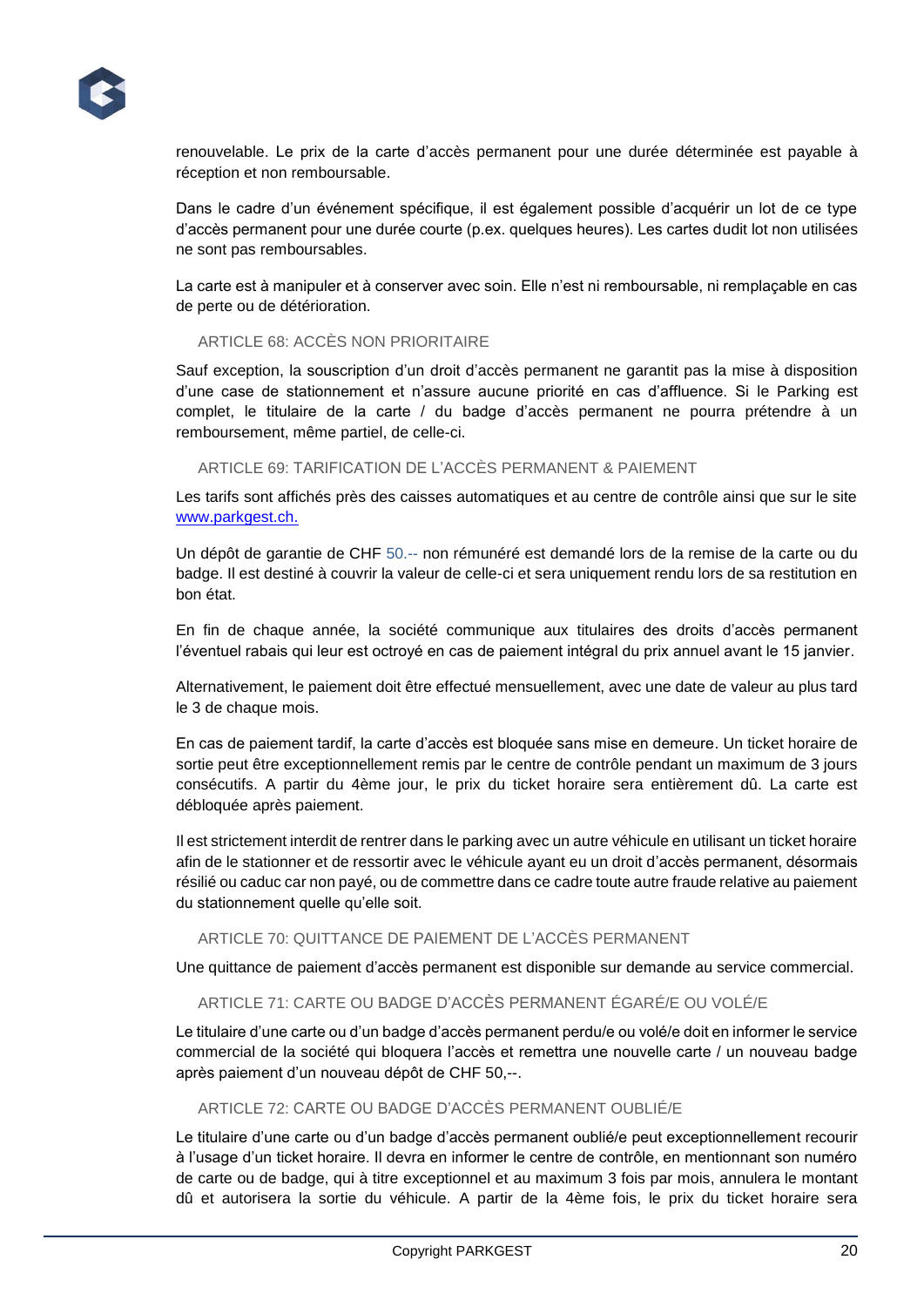

entièrement dû. Si pendant la même période la carte ou le badge est utilisé/e, le prix du ticket horaire sera entièrement dû.

# ARTICLE 73: SUSPENSION / RÉSILIATION

Le droit d'accès permanent ne peut être suspendu à la demande du client.

En cas de résiliation, un nouvel abonnement ne sera octroyé au même client qu'au bout de 3 mois, sauf autorisation expresse de la Direction.

Toute résiliation du droit d'accès permanent devra être notifiée par écrit, pour la fin d'un mois avec un mois de préavis. En cas de paiement annuel, le calcul du remboursement se fera sur la base du tarif mensuel.

#### ARTICLE 74: SANCTIONS & INDEMNISATIONS

En cas de retards réitérés de paiement, ou de rupture de contrat hors délai, la société facturera au contrevenant le paiement des coûts engendrés. La société se réserve le droit de résilier le droit d'accès permanent avec effet immédiat et sans remboursement prorata temporis.

En cas de non-paiement, couplé à une immobilisation non annoncée du véhicule dans le Parking au-delà de 30 jours (cf. article 24) de même que pour le cas où le client, après avoir résilié son abonnement ou que celui-ci a été résilié ou est devenu caduc, stationne deux véhicules dans le parking en utilisant un ticket horaire pour une durée totale dépassant les 30 jours sans s'annoncer, la société se réserve le droit de faire évacuer ledit véhicule au frais et risques et périls du client. Elle résiliera le droit d'accès permanent avec effet immédiat et facturera au client le prix du stationnement et le paiement des coûts engendrés.

En cas d'entrée dans le parking avec un autre véhicule en utilisant un ticket horaire afin de stationner et de ressortir avec le véhicule ayant eu un droit d'accès permanent, désormais résilié ou caduc car non payé, ou en cas de toute autre fraude relative au paiement du stationnement quelle qu'elle soit, la société se réserve le droit de faire évacuer ledit véhicule aux frais et aux risques et périls du client. Elle facturera au client le prix du stationnement, ainsi que les coûts engendrés par l'évacuation et le dépôt du véhicule.

En cas d'utilisation abusive de la carte, la société facturera au contrevenant, le paiement des coûts engendrés. Elle se réserve le droit de porter plainte pénale (obtention frauduleuse de prestations).

En cas de violation grave ou d'infractions répétées des règles mentionnées dans le chapitre cidessus, la société se réserve le droit de dénoncer le droit d'accès permanent (si abonné) ou/et de prononcer immédiatement à son encontre une interdiction d'accès au Parking d'une durée maximum de 3 ans. En cas de violation de cette interdiction, la société pourra déposer plainte pénale pour violation de domicile.

#### **11. PROTECTION DES DONNEES**

#### ARTICLE 75: DROIT APPLICABLE

Les données personnelles des usagers sont traitées conformément aux dispositions de la loi fédérale sur la protection des données (LPD) ou de la loi genevoise sur l'information du public, l'accès aux documents et la protection des données personnelles (LIPAD), selon que le Parking est soumis à l'une ou à l'autre de ces réglementations.

# ARTICLE 76: VIDÉOSURVEILLANCE

Le Parking est équipé d'un système de vidéosurveillance relié au centre de contrôle. Les enregistrements sont traités conformément aux exigences de la Loi sur la protection des données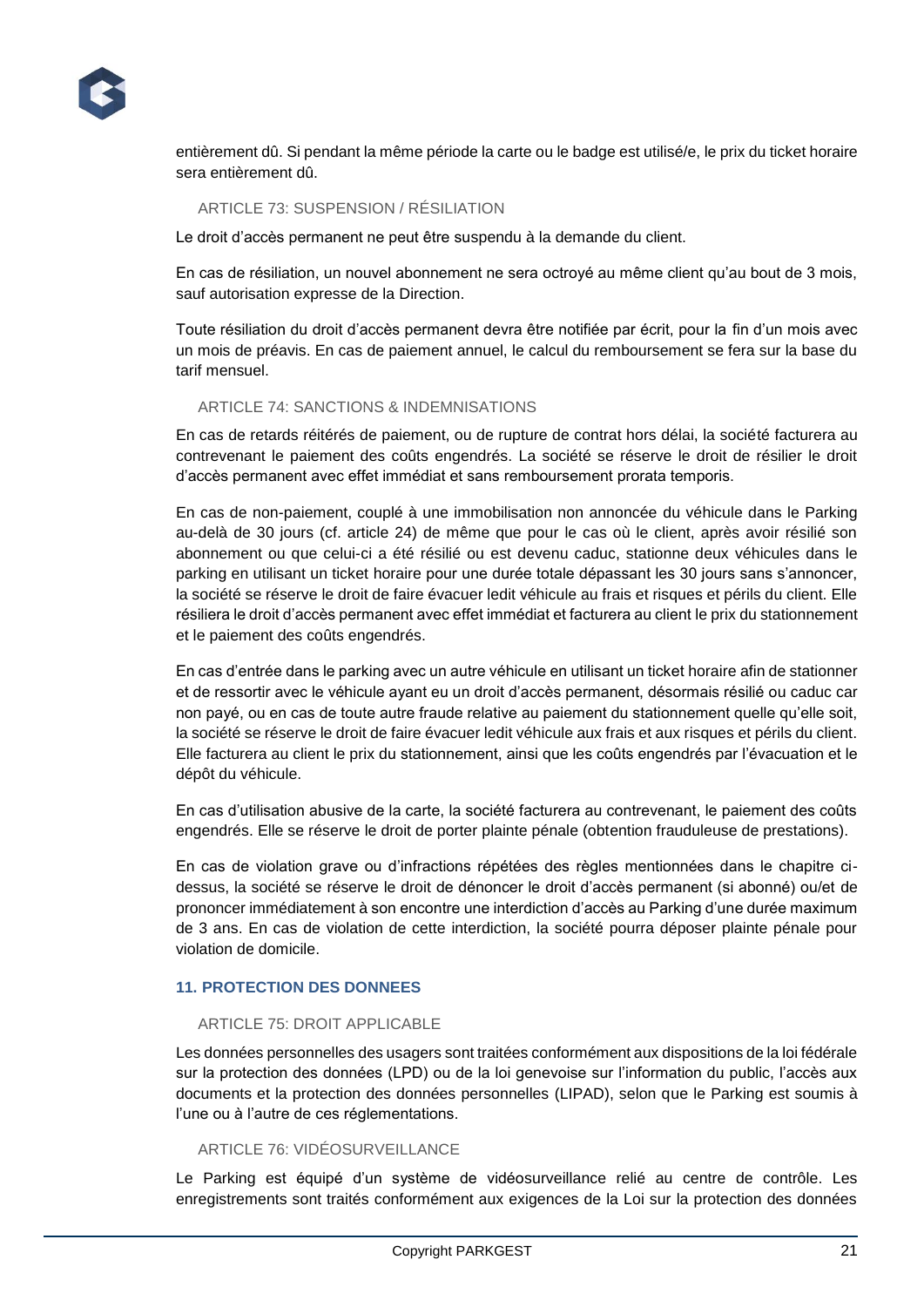

(LPD). Les données peuvent être visionnées en direct par le centre de contrôle et sont également enregistrées.

Les usagers sont rendus attentifs au fait que le système de vidéosurveillance peut servir à la dénonciation et à la poursuite d'infractions pénales qui seraient commises au sein du parking, y compris celles relatives à l'obtention frauduleuse d'une prestation au stationnement.

Un règlement interne, disponible sur demande, précise les conditions du traitement de ces données. Toute personne concernée peut par ailleurs obtenir des informations auprès du centre de contrôle.

#### ARTICLE 77: LECTURE DE PLAQUES D'IMMATRICULATION

Dans le cadre de la gestion de ses activités, la société utilise un système de lecture des plaques d'immatriculation.

Afin d'améliorer la qualité de service, les informations peuvent être enregistrées. Toutefois, ces données sont systématiquement détruites au bout de 180 jours.

#### ARTICLE 78: INTERPHONIE

En cas de demande d'assistance, des interphones utilisables 24 heures sur 24 sont à disposition des usagers sur toutes les installations de péage-comptage (entrées, sorties, caisses automatiques).

Afin d'améliorer la qualité de service, les communications peuvent être enregistrées. Toutefois, ces données sont systématiquement détruites au bout de 180 jours.

#### ARTICLE 79: DONNÉES À CARACTÈRE PERSONNEL

Les informations communiquées dans le cadre d'une demande d'attribution de droit d'accès permanent (cf. articles 61 & 62) pourront être utilisées, sauf erreur express de l'usager dans le seul but de vous informer et de vous proposer des services concernant les parkings de notre Groupe, et ce conformément à la Loi fédérale sur la protection des données (LPD).

#### ARTICLE 80: CARTES BANCAIRES

Les données relatives aux cartes bancaires (de débit ou de crédit) ne sont pas stockées dans les serveurs du Parking. Ces données sont chiffrées et échangées entre l'usager et l'institution financière en charge du traitement des transactions.

#### ARTICLE 81: DROIT D'ACCÈS

Toute personne peut exercer son droit d'accès à ses données personnelles en contactant [info@parkgest.ch.](mailto:info@parkgest.ch)

# **12. RESPONSABILITES**

# ARTICLE 82: RESPONSABILITÉS DE LA SOCIÉTÉ

L'accès d'un véhicule au Parking donne droit exclusivement à l'usage d'une case de stationnement et ne constitue pas le dépôt d'une chose confiée. La société prend les mesures qu'elle juge proportionnées en vue d'assurer la sécurité des personnes et des biens. Elle ne saurait être tenue pour responsable des dommages causés par des tiers (p.ex. incendies de véhicules, heurts par autres véhicules, vols, éventuelles agressions, etc.) ou par des phénomènes à caractère naturel ou par des cas de force majeure (incendie, gel, inondation, neige, tempêtes, grèves, émeutes - cette liste étant énonciative et non limitative -).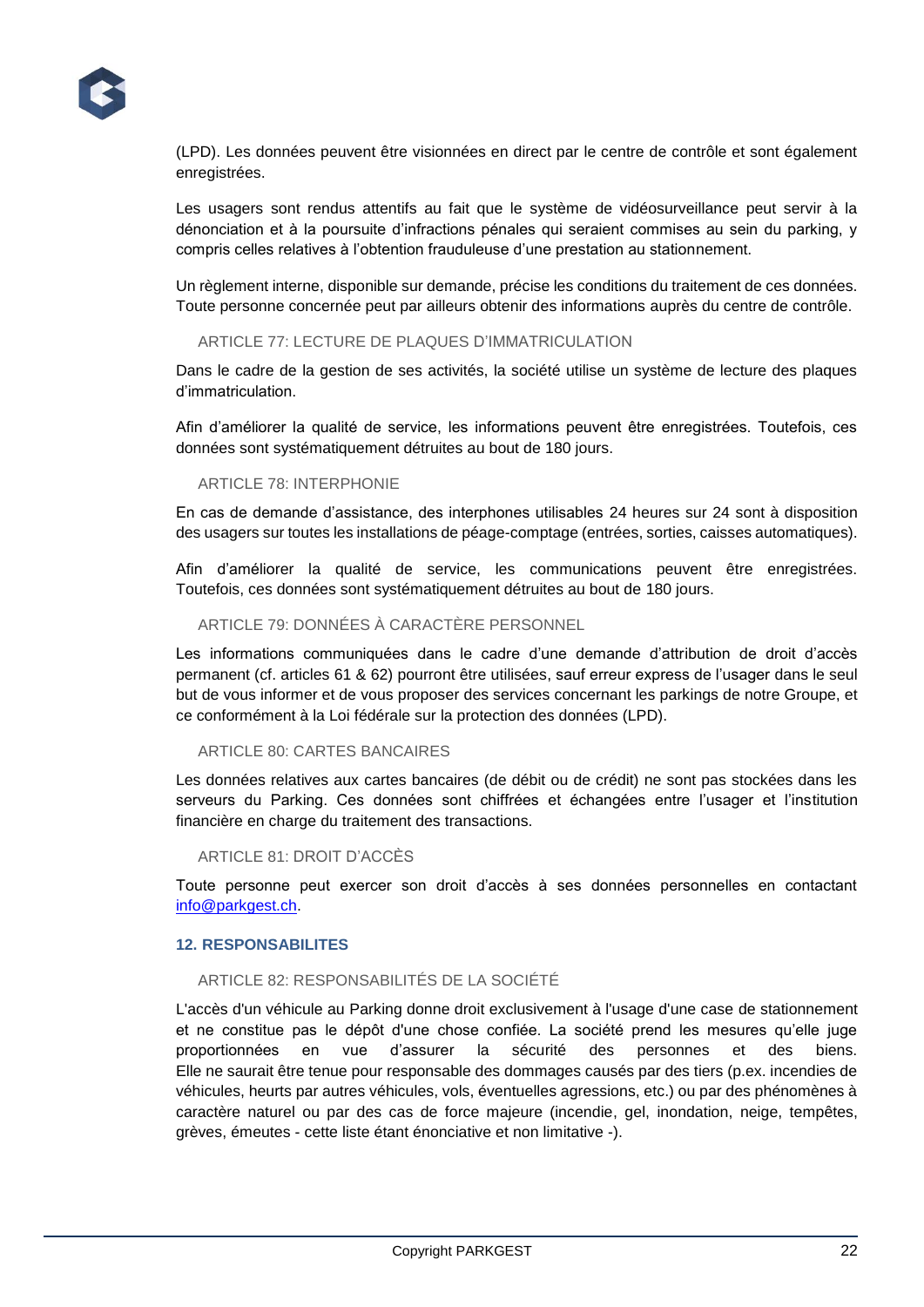

# ARTICLE 83: RESPONSABILITÉS DES CLIENTS

Les véhicules stationnés dans le Parking se trouvent sous l'entière responsabilité de leur propriétaire ou de leur conducteur.

# **13. ASPECTS COMPTABLES & JURIDIQUES**

# ARTICLE 84: RÈGLES DE FACTURATION ET DE PAIEMENTS

Les factures sont payables sur les bases suivantes :

|                         | Echéance | <b>Frais</b>  |
|-------------------------|----------|---------------|
| <b>Facture initiale</b> | 20 jours | $- -$         |
| <b>Rappel #1</b>        | 10 jours | --            |
| <b>Rappel #2</b>        | 10 jours | CHF 20 en sus |
| <b>Rappel #3</b>        | 10 jours | CHF 50 en sus |

Si le rappel #3 n'est pas réglé dans le délai imparti, une procédure de recouvrement sera engagée contre le débiteur en vue de mise aux poursuites.

Des émoluments peuvent être facturés par la société aux usagers ou à leurs assureurs pour toute demande en relation avec la survenance d'incidents.

#### ARTICLE 85: DROIT APPLICABLE & FOR

Le droit suisse est seul applicable aux présentes conditions générales.

Pour tout litige relatif à l'interprétation ou à la mise en œuvre des présentes conditions générales, les parties reconnaissent expressément la compétence exclusive des tribunaux du Canton de Genève (sous réserve de recours au Tribunal Fédéral).